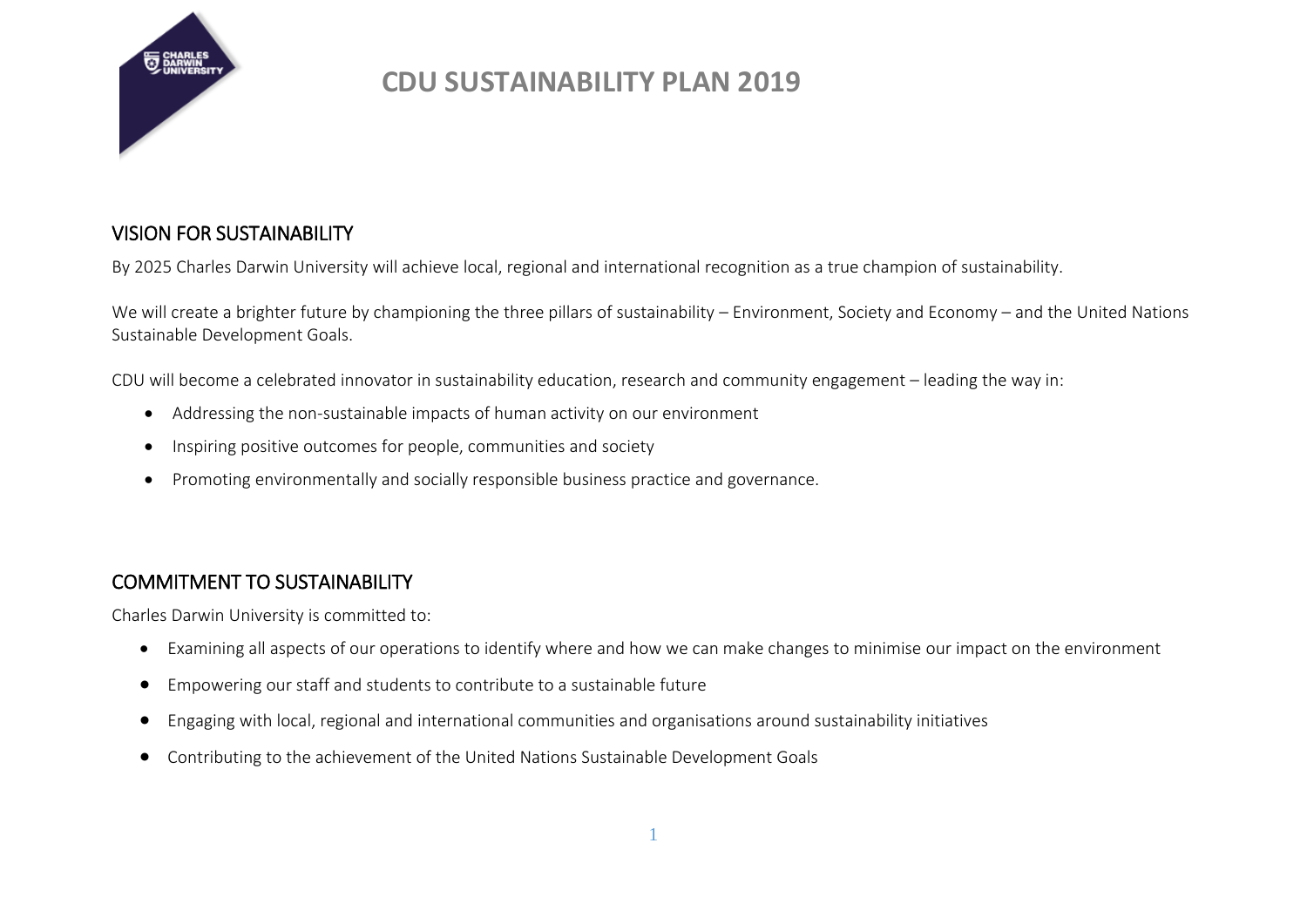### CONTEXT

Charles Darwin University (CDU) is a regional, dual sector university based in the Northern Territory of Australia. As a tertiary education and research provider, we acknowledge that we have a responsibility to provide leadership in, and contribute to, local and global sustainability efforts. At CDU we recognise that all aspects of society will become increasingly focused on sustainability as human impact on the planet escalates in coming years.

Our institutional values, as outlined in our University Strategic Plan *Connect Discover Grow*, are for collective effort, social justice, sustainability and creativity. *Connect Discover Grow* provides the context within which the CDU Sustainability Plan will take effect. Through *Connect Discover Grow* we aim to be a provider of transformative skills and learning. It is therefore important that our graduates understand what sustainability means and develop the skills and acquire the knowledge to be able to contribute both personally and professionally to sustainability efforts in the wider world. We will endeavour to create a culture where staff and students are motivated and committed to contribute to and show leadership for our vision for sustainability. *Connect Discover Grow* also impels us to be engaged with our region, to meet the needs and expectations of our stakeholders and to provide the research and knowledge to support regional prosperity and sustainable development. It is anticipated that sustainability will become increasingly important in our engagement and research activities in coming decades.

As a member of *Australasian Campuses Towards Sustainability* (ACTS), supports the principles of the *Talloires Declaration* - a statement by over 350 international universities committed to environmental sustainability in higher education through a ten-point action plan to incorporate sustainability and environmental literacy in teaching, research, operations and outreach at colleges and universities.

Additionally, CDU is a signatory to and promoter of the University Commitment to the [United Nations Sustainable Development Goals](https://www.un.org/sustainabledevelopment/sustainable-development-goals/)*<sup>1</sup> (SDGs)* and has capacity and capability through its operations, teaching, learning and research to contribute under most of the SDGs, but in particular to:

- SDG3 Good Health and Wellbeing
- SDG 4 Quality Education
- SDG 5 Gender Equality

 $\overline{a}$ 

<sup>1</sup> <https://www.un.org/sustainabledevelopment/sustainable-development-goals/>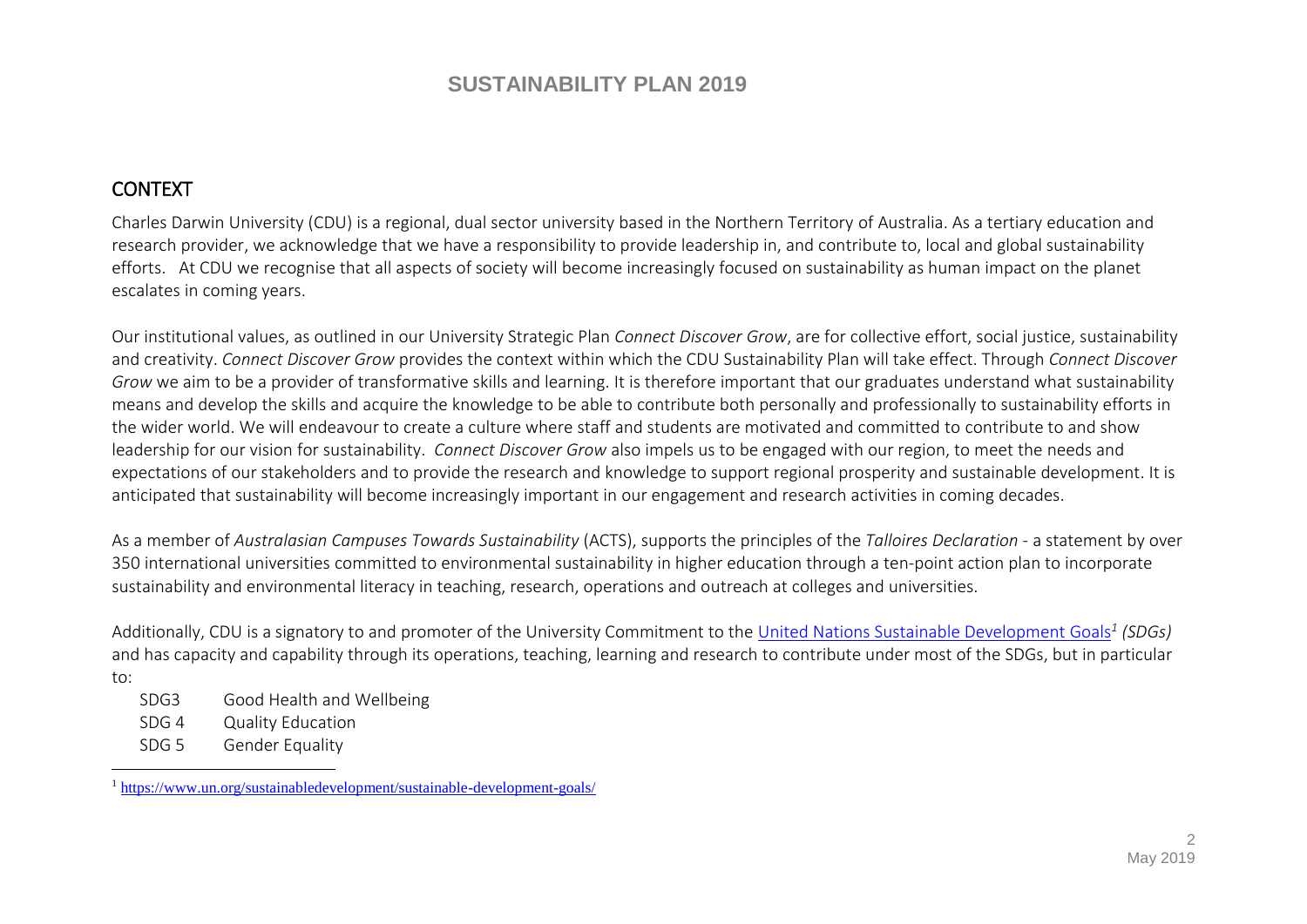- SDG 6 Clean Water and Sanitation
- SDG 7 Affordable and Clean Energy
- SDG 8 Decent Work and Economic Growth
- SDG 9 Industry Innovation and Infrastructure
- SDG 11 Sustainable Cities and Communities
- SDG 13 Climate Action
- SDG 14 Life Below Water
- SDG 15 Life on Land
- SDG 16 Peace Justice and Strong Institutions

The framework within which CDU's sustainability plan will operate is illustrated below. CDU's overall goal for sustainability – to be environmentally sound, socially responsible and institutionally viable, is achieved at the nexus of the three spheres of this framework.

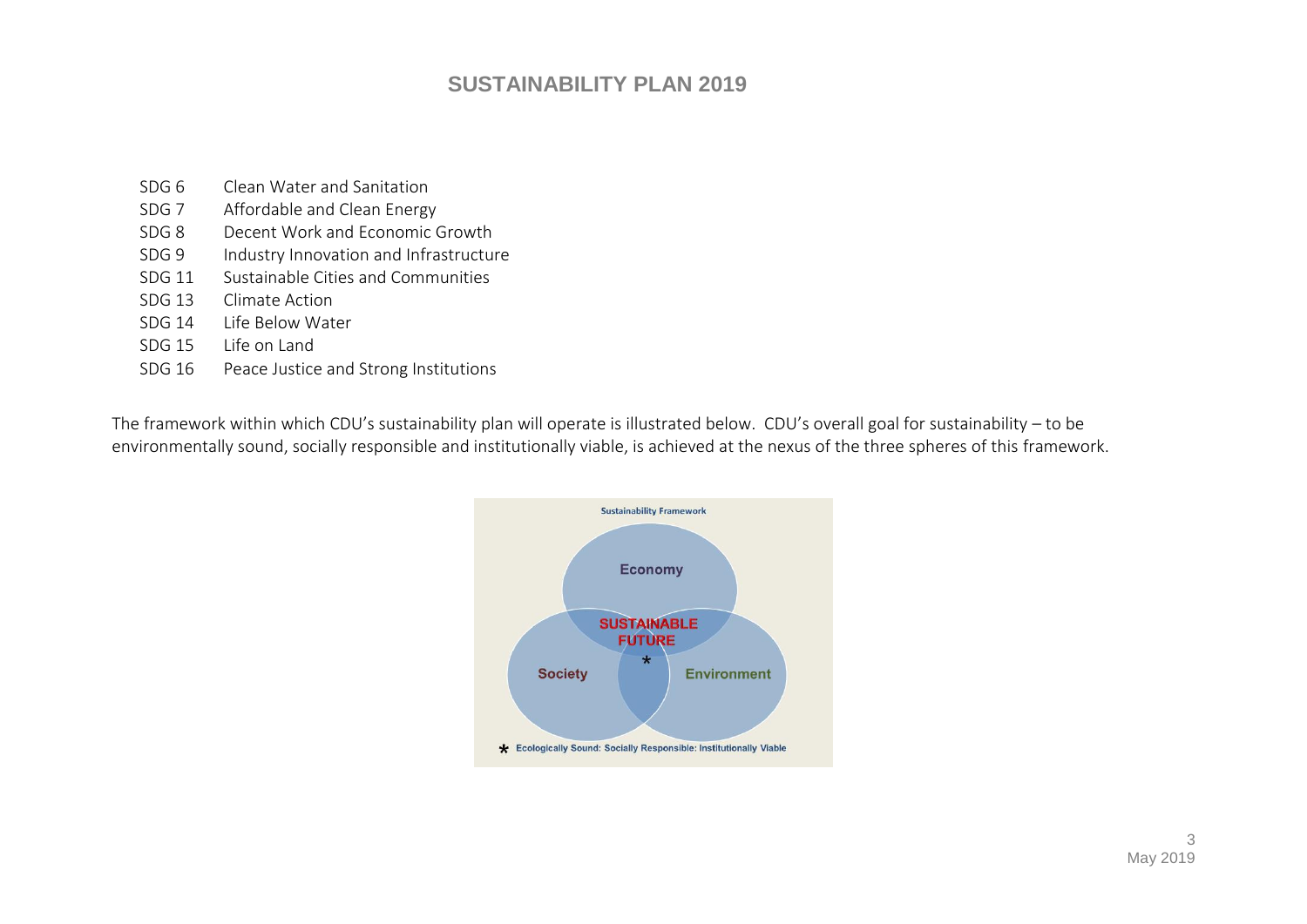This Sustainability Plan provides a framework for CDU to achieve its vision for sustainability. It encompasses the following major areas of focus:

#### 1. LEADERSHIP AND GOVERNANCE

*GOAL – To advance sustainability initiatives through leadership and supporting frameworks.* 

#### 2. LEARNING AND TEACHING

*GOAL – To empower our learning and teaching community to contribute to a sustainable world.* 

#### 3. RESEARCH

*GOAL – To ensure that research conduct and outcomes contribute to a sustainable world.* 

#### 4. FACILITIES AND OPERATIONS

*GOAL – To minimise the impact of our operations on the environment.* 

#### 5. COMMUNITY AND ENGAGEMENT

*GOAL – To create a model for sustainability and contribute to NT community sustainability initiatives.*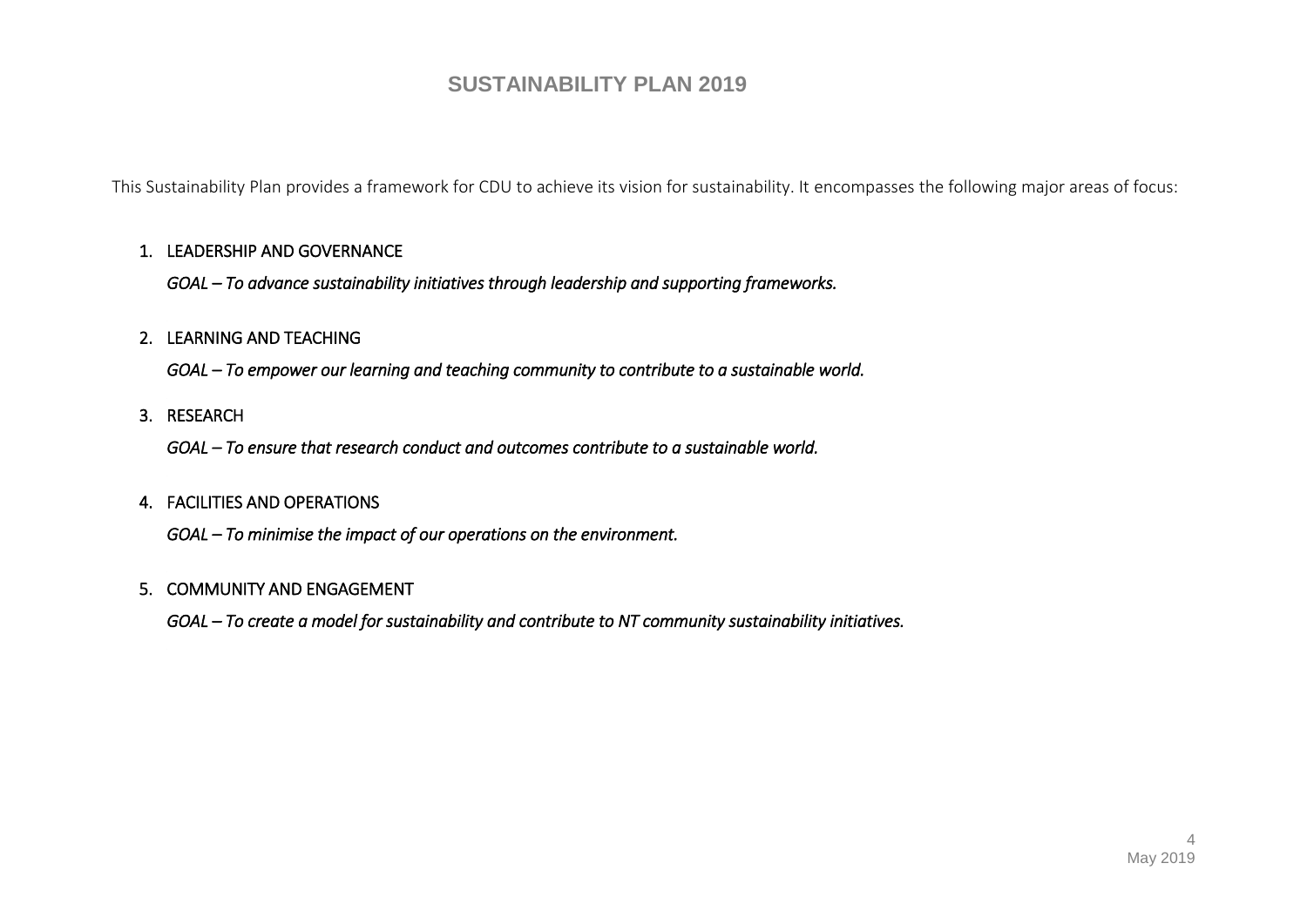### 1. LEADERSHIP AND GOVERNANCE

### *GOAL – To advance sustainability initiatives through leadership and supporting frameworks.*

CDU will provide leadership and develop appropriate governance structures to create a culture that supports all members of the University community to contribute to the vision and goals for sustainability

### PLAN

| <b>Objective</b>                                      | <b>Target</b>                                                           | Action                                                                                                                                                                                                                                                                       | Performance<br>Indicator                                                                           | Responsible<br>Portfolio           |
|-------------------------------------------------------|-------------------------------------------------------------------------|------------------------------------------------------------------------------------------------------------------------------------------------------------------------------------------------------------------------------------------------------------------------------|----------------------------------------------------------------------------------------------------|------------------------------------|
| Enhance<br>leadership and<br>governance to<br>support | University wide<br>Sustainability<br>Leadership                         | Establish a Sustainability Leadership Group (SLG), with cross<br>portfolio representation, to oversee and advise on whole of<br>University sustainability initiatives and report to the Executive<br>Leadership Group (ELG).                                                 | Sustainability Leadership<br>Group established                                                     | <b>ELG</b>                         |
| sustainability<br>initiatives at CDU                  | Embed sustainability<br>within CDU<br>operations, plans<br>and policies | Review and amend University policies and plans to align with the<br>CDU Sustainability Plan objectives.                                                                                                                                                                      | Strategies and policies<br>updated and aligned<br>with sustainability<br>objectives as appropriate | All<br>portfolios/policy<br>owners |
|                                                       | University wide<br>coordination of<br>sustainability<br>initiatives     | Appoint a CDU Sustainability Officer (CSO) to coordinate and<br>develop new initiatives for sustainability, to raise awareness and<br>monitor progress around CDU sustainability activities and<br>achievements under the guidance of the Sustainability Leadership<br>Group | Sustainability Officer<br>appointed.<br>Achievements across<br>sustainability initiatives          | <b>ELG</b>                         |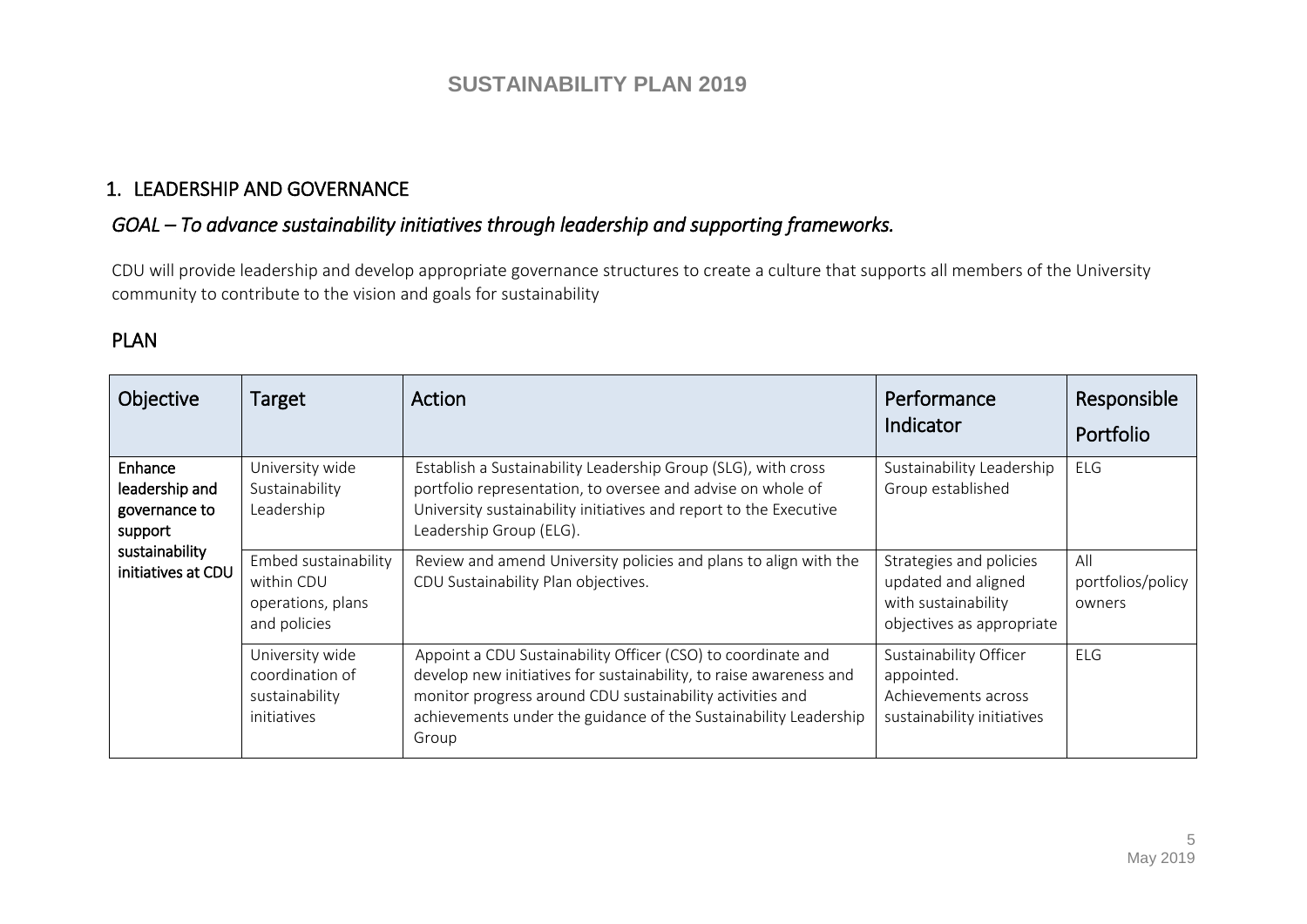|                                                                       | CDU to maintain                                                                            | Maintain active membership of Australasian Campuses Towards                                                                                                                                                                                                                       | Green Gown Award                                                       | <b>CSO</b>                   |
|-----------------------------------------------------------------------|--------------------------------------------------------------------------------------------|-----------------------------------------------------------------------------------------------------------------------------------------------------------------------------------------------------------------------------------------------------------------------------------|------------------------------------------------------------------------|------------------------------|
|                                                                       | active participation<br>in national and<br>international<br>sustainability<br>initiatives  | Sustainability (ACTS Inc) and follow the Learning in Future<br>Environments (LiFE) index. Enter the ACTS Green Gown awards.<br>Become a signatory to the Sustainable Development Solutions<br>Network Australia Pacific University Commitment to Sustainable<br>Development Goals |                                                                        | DVC Ops<br>All portfolios    |
| Monitor and<br>communicate<br>progress and<br>achievements            | Annual reporting on<br>sustainability<br>progress and<br>achievements                      | Include Sustainability Plan actions in portfolio operational plans.<br>Mandate an annual report back to ELG on progress across all<br>portfolio areas and inclusion of a section in the CDU Annual<br>Report on sustainability goals progress and achievements.                   | Sustainability<br>achievements included<br>in the CDU Annual<br>Report | <b>CSO</b><br>All portfolios |
|                                                                       | Coordinated<br>information sharing<br>around sustainability<br>activity and<br>initiatives | Develop and maintain a CDU Sustainability website and Register<br>of CDU Sustainability initiatives.<br>Assess awareness of sustainability initiatives within CDU                                                                                                                 | Website and Register<br>established and<br>maintained                  | <b>CSO</b><br><b>OM</b>      |
| Support and<br>reward progress<br>and innovation<br>in sustainability | Encouragement of<br>staff commitment to<br>sustainability<br>initiatives                   | Establish an annual CDU Sustainability Awards to reward selected<br>staff and students for outstanding efforts towards sustainability<br>and implementing the Sustainability Plan.                                                                                                | <b>Sustainability Awards</b><br>established                            | <b>CSO</b><br>DVC Ops        |
| at CDU                                                                | Increased innovation<br>in new sustainability<br>initiatives                               | Create a modest Sustainability Initiatives/Innovation Fund to<br>resource new ideas for improved sustainability at CDU                                                                                                                                                            | Impact of new<br>sustainability initiatives<br>on sustainability goals | <b>CSO</b><br>DVC Ops        |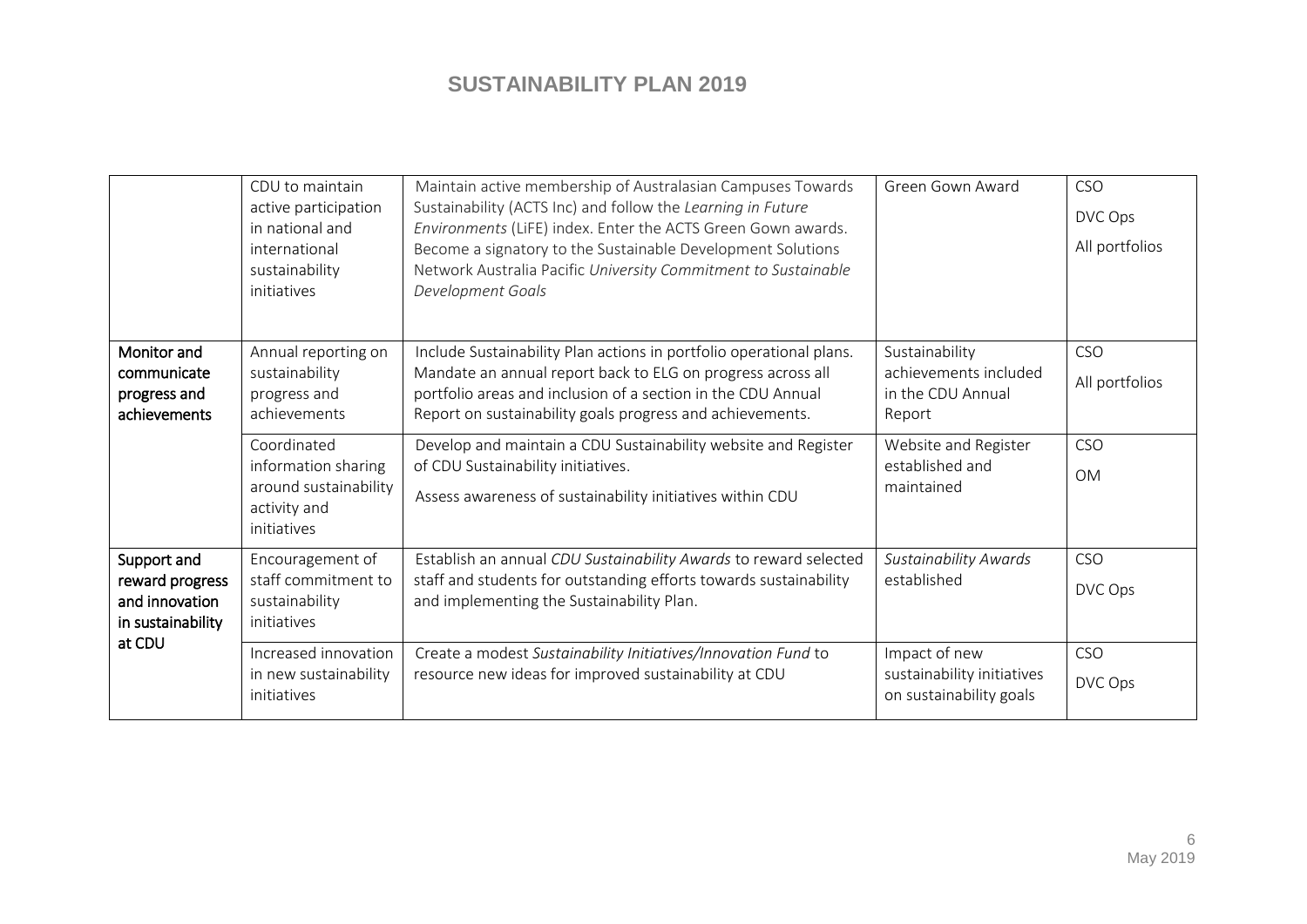### 2. LEARNING AND TEACHING

### *GOAL – To empower our learning and teaching community to contribute to a sustainable world.*

CDU is one of Australia's smallest universities, with around 11,000 Vocational Education and Training (VET) students and 12,000 Higher Education (HE) students and 1200 FTE staff. A majority of our HE students (70%) access our programs online from around Australia and a high proportion (89%) are mature age students. CDU has a focus on Indigenous education. Around 30% of VET and almost 6% of Higher Education students at CDU are Indigenous . We are committed to offering flexible, supported tertiary education opportunities to all Territory, national and international students who choose to study with us.

CDU is committed to empowering our graduates and our staff with an awareness and understanding of social responsibility and environmental sustainability so that they can apply their skills for the benefit of themselves and society, through their careers and more broadly as responsible global citizens. This is reflected in the University's Distinctive Graduate Qualities Policy, which outlines CDU's commitment to maximising the potential for our graduates to make valuable contributions to the future of Australia and other communities they serve and to be committed to a sustainable world.

We will work towards embedding sustainability attributes more broadly through the development, review and refresh of our learning and teaching programs and will encourage trans disciplinary critical inquiry and open discourse about the complex dimensions of sustainability.

### PLAN

| Objective                                           | Target                                                     | Action                                                                                                                                                                         | Performance Indicator                                                      | Portfolio                |
|-----------------------------------------------------|------------------------------------------------------------|--------------------------------------------------------------------------------------------------------------------------------------------------------------------------------|----------------------------------------------------------------------------|--------------------------|
| To ensure that<br>CDU's education<br>programs embed | All graduates to<br>have an awareness<br>and understanding | Incorporate the concept and basic principles of<br>sustainability into the Common Units Program.                                                                               | Number of students completing the<br>Sustainability Common Unit            | PVC-ES                   |
| appropriate                                         | of sustainability<br>principles and the                    | Embed sustainability understanding, skills and knowledge<br>in appropriate CDU HE and VET programs through review<br>of existing programs and through the Course Accreditation | Sustainability incorporated into the<br>CDU Distinctive Graduate Qualities | <b>PVC-ES</b><br>PVC-VET |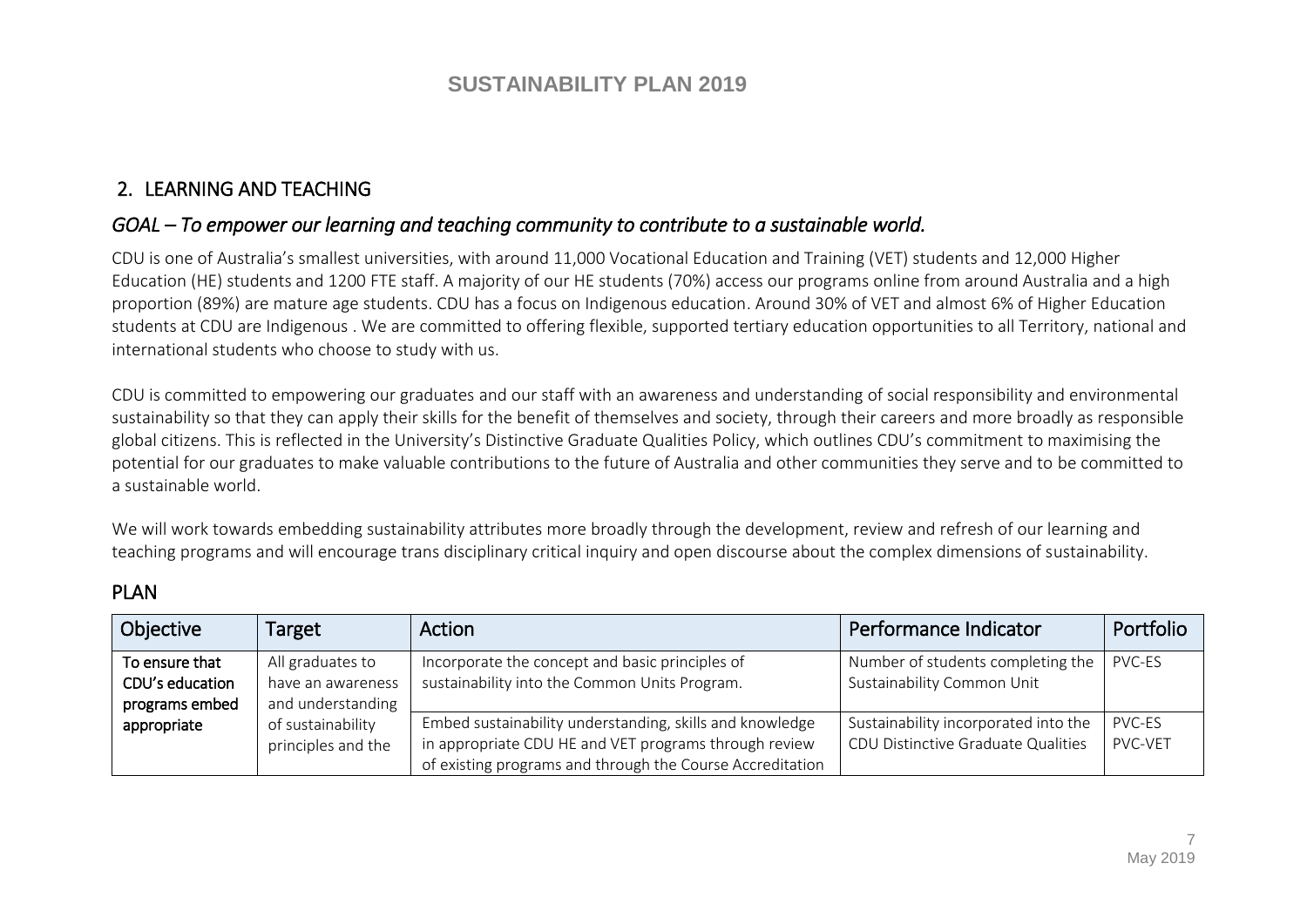| sustainability<br>principles                                                             | ability to apply<br>them                                                                                      | and Review Process, Academic Board and other internal<br>course review and development processes.                                                                                                                                                                                                                               |                                                                                                                     | All College<br>Deans                      |
|------------------------------------------------------------------------------------------|---------------------------------------------------------------------------------------------------------------|---------------------------------------------------------------------------------------------------------------------------------------------------------------------------------------------------------------------------------------------------------------------------------------------------------------------------------|---------------------------------------------------------------------------------------------------------------------|-------------------------------------------|
|                                                                                          |                                                                                                               | Explore opportunities for development of innovative new<br>VET undergraduate and postgraduate courses specifically<br>related to environmental sustainability and meeting the<br>minimum requirements described by the Learning and<br>Teaching Academic Standards Statement for Environment<br>and Sustainability <sup>2</sup> | Number of undergraduate and<br>postgraduate units focused on<br>sustainability                                      | PVC-ES<br>PVC-VET<br>All College<br>Deans |
|                                                                                          |                                                                                                               | Develop field intensive units with an environmental<br>sustainability focus based on experiential learning in the<br>desert and tropical environments of the NT                                                                                                                                                                 | Number of field intensive units<br>incorporating sustainability.                                                    | Dean EIE<br><b>RIEL</b>                   |
| To build capacity<br>and leadership in<br>learning and<br>teaching for<br>sustainability | National and<br>international<br>recognition as a<br>leader in learning<br>and teaching for<br>sustainability | Develop and or provide staff professional development<br>programs and resources to build capacity in teaching<br>sustainability and incorporating sustainability principles<br>into learning programs.                                                                                                                          | Number of staff completing<br>Professional Development<br>programs related to sustainability<br>annually.           | Provost<br>$PVC - ES$<br><b>OPC</b>       |
|                                                                                          |                                                                                                               | Develop CDU as a 'Living Laboratory' for Sustainability<br>initiatives through incorporation of CDU on-campus<br>sustainability initiatives (such as renewable energy<br>facilities) and CDU sustainability research projects as<br>contexts for learning and teaching programs.                                                | Number of VET and HE programs<br>actively utilising CDU sustainability<br>initiatives in their teaching<br>programs | PVC-ES<br>PVC-VET<br>All College<br>Deans |
|                                                                                          |                                                                                                               | Participate in Higher Education sustainability learning and<br>teaching networks and follow the National VET Sector<br>Sustainability Policy and Action Plan                                                                                                                                                                    | Connection to national networks<br>and policies related to sustainability<br>learning and teaching                  | Provost<br>PVC-ES                         |

<sup>2</sup> [http://environmentltas.gradschool.edu.au/uploads/content/drafts/ES\\_LTAS\\_Statement\\_Final.pdf](http://environmentltas.gradschool.edu.au/uploads/content/drafts/ES_LTAS_Statement_Final.pdf)

 $\overline{a}$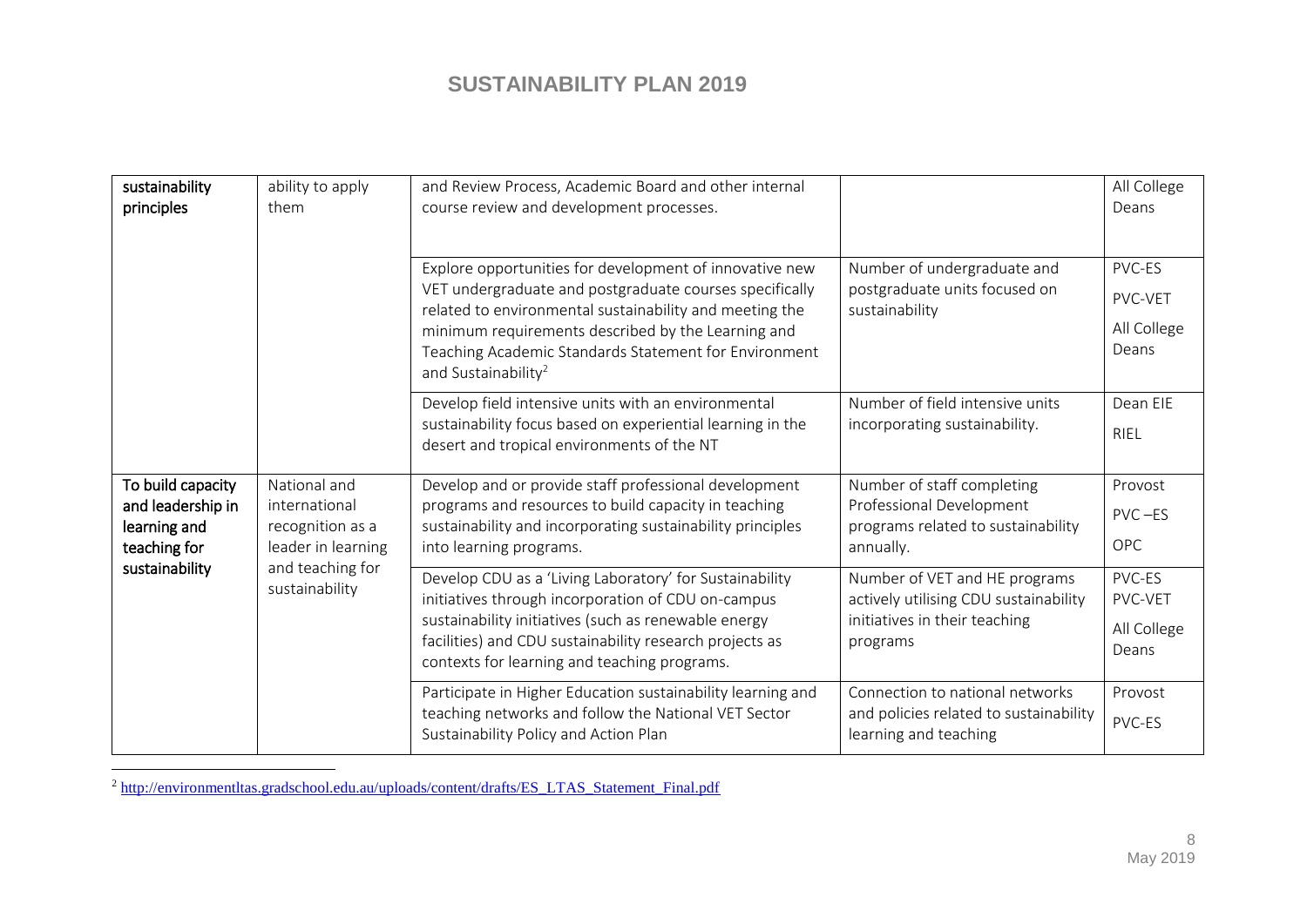|                                                                                         |                                                                                             |                                                                                                                                                                                                                                                                                |                                                                                                              | PVC-VET                                                     |
|-----------------------------------------------------------------------------------------|---------------------------------------------------------------------------------------------|--------------------------------------------------------------------------------------------------------------------------------------------------------------------------------------------------------------------------------------------------------------------------------|--------------------------------------------------------------------------------------------------------------|-------------------------------------------------------------|
|                                                                                         |                                                                                             | Promote courses and programs on or including<br>sustainability on the CDU Sustainability website                                                                                                                                                                               | Number of sustainability related<br>courses listed on the CDU website                                        | <b>CSO</b>                                                  |
| To provide<br>opportunities for<br>staff and student<br>engagement and<br>leadership in | Increase in staff<br>and student<br>involvement in<br>sustainability<br>initiatives outside | Develop external partnerships and or collaborations to<br>enhance learning and teaching opportunities in<br>sustainability on and off campus, including internships and<br>fellowships that enable students to apply their learning to<br>real world sustainability challenges | Number of external partnerships,<br>collaborations and internships<br>relating to sustainability initiatives | All College<br>Deans<br>PVC-VET                             |
| sustainability<br>initiatives outside<br>formal course<br>structures                    | formal course<br>structures                                                                 | Support the CDU Student Association (CDU-SA) and Enviro<br>Collective in development of student focused sustainability<br>initiatives for CDU and involve CDU-SA in appropriate<br>university wide sustainability planning, proposals and<br>projects                          | Number of staff and student<br>initiated sustainability initiatives                                          | $PVC - SES$<br><b>CSO</b><br>CDU-SA<br>Enviro<br>Collective |
|                                                                                         | Increased student<br>leadership in<br>sustainability                                        | Develop opportunities for students to demonstrate<br>sustainability leadership within CDU and the wider<br>community                                                                                                                                                           | Number of student led<br>sustainability activities                                                           | $PVC - SES$<br><b>CSO</b><br>CDU-SA<br>Enviro<br>Collective |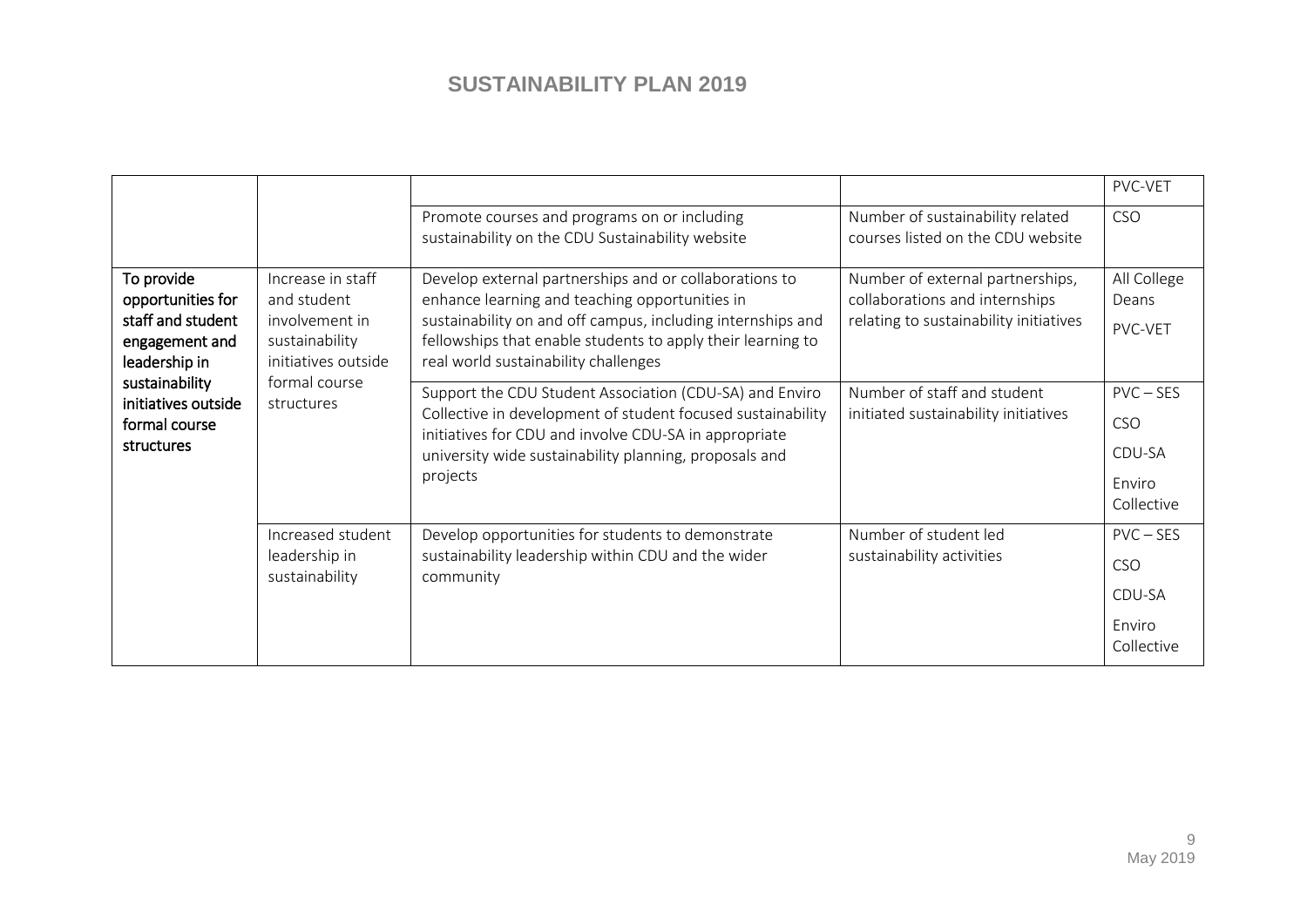### 3. RESEARCH

#### *GOAL –– To ensure that research conduct and outcomes contribute to a sustainable world*

There are two main aspects to research and sustainability at CDU: Research that is focused on investigating issues and providing the new knowledge necessary for advances in sustainability, and the conduct of research itself in a way that minimises environmental impacts and thereby contributes to global sustainability.

CDU is recognised nationally and internationally for major research strengths in environmental science, human health and well-being, Indigenous knowledges and social and public policy. These research strengths are concentrated in our three major research institutes: The Northern Institute; the Research Institute for the Environment and Livelihoods (RIEL) and the Menzies School of Health Research (MSHR). All three Institutes, and related Centres such as the Centre for Renewable Energy and the Darwin Centre for Bushfires Research, conduct research that addresses Northern Territory, national and international sustainability issues, whether environmental or social. CDU will foster and maintain effective research networks, such as the Innovative Research Universities network, and will establish new multi-disciplinary research collaborations and partnerships to further support its environmental sustainability research capability.

### PLAN

| Objective                                                                              | Target                                                                             | Action                                                                                                                                                                                                                                                                                                        | Performance<br>Indicator                                                                                   | Portfolio                                                     |
|----------------------------------------------------------------------------------------|------------------------------------------------------------------------------------|---------------------------------------------------------------------------------------------------------------------------------------------------------------------------------------------------------------------------------------------------------------------------------------------------------------|------------------------------------------------------------------------------------------------------------|---------------------------------------------------------------|
| To be<br>internationally<br>recognised as a<br>leader in<br>sustainability<br>research | Overall increase in<br>research income and<br>outputs related to<br>sustainability | Develop a plan for increasing sustainability related research at CDU,<br>in defined Fields of Research, initially focussing on Institutes and<br>Centres, Strategies to include potential funding sources and<br>improved research engagement with industry, and national and<br>international collaboration. | Completed plan,<br>annual reporting on<br>research income and<br>outputs in relevant<br>Fields of Research | DVC-RI<br>Research<br>Institutes and<br>Centres<br>ORI<br>CSO |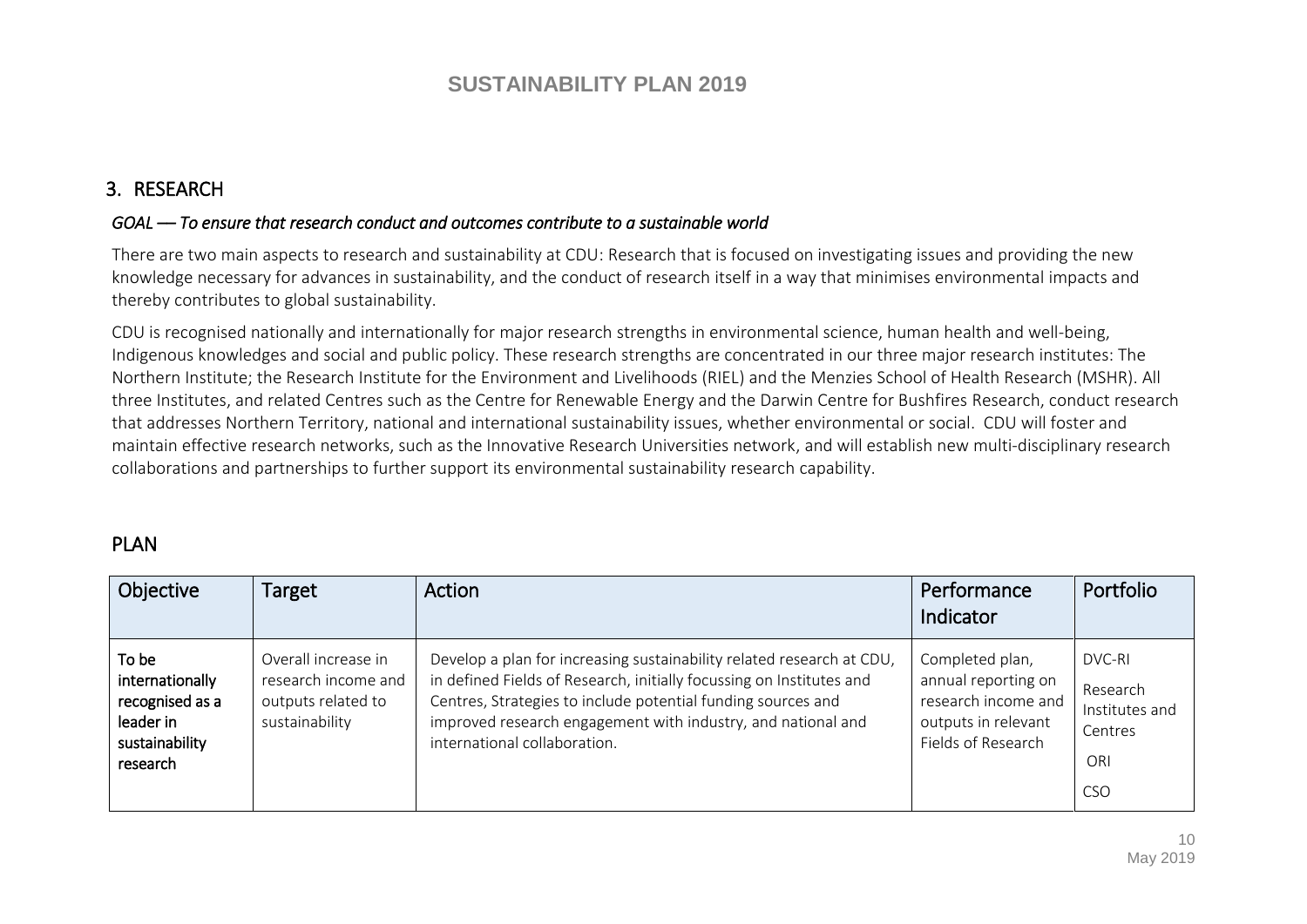|                                                                                                                    |                                                                                                                                                    | Develop and maintain a website page to showcase exemplar projects<br>that relate to sustainability.                                                                                                                 | Completion and<br>maintenance of<br>website research<br>components                               | <b>CSO</b><br>ORI                                                                                         |
|--------------------------------------------------------------------------------------------------------------------|----------------------------------------------------------------------------------------------------------------------------------------------------|---------------------------------------------------------------------------------------------------------------------------------------------------------------------------------------------------------------------|--------------------------------------------------------------------------------------------------|-----------------------------------------------------------------------------------------------------------|
| To increase the<br>number of<br>postgraduate<br>students<br>undertaking<br>sustainability<br>related research      | Increase in<br>postgraduate<br>research students<br>undertaking<br>sustainability -<br>related research                                            | Compile a suite of sustainability-focused research projects for<br>promotion to potential postgraduate students.                                                                                                    | Number of<br>postgraduate<br>students involved in<br>research in relevant<br>Fields of Research. | ORI<br>All College<br>Deans<br>Dean/Assistant<br>Dean of<br>Graduate<br>Studies<br>Research<br>Institutes |
| To align the<br>relevant CDU<br>research activity<br>with related UN<br><b>Sustainable</b><br>Development<br>Goals | Optimised outcome<br>in external rankings<br>based on research<br>performance<br>against relevant UN<br>Sustainable<br>Development Goals<br>(SDGS) | Document and disseminate relevant ranking criteria for rating<br>research against UN SDGs.<br>Whole of University commitment to data collection and (if indicated<br>by available metrics) performance improvement. | Sustainability/Impact<br>rankings                                                                | DVC-RI<br>DVC-Ops<br>ORI<br><b>CSO</b>                                                                    |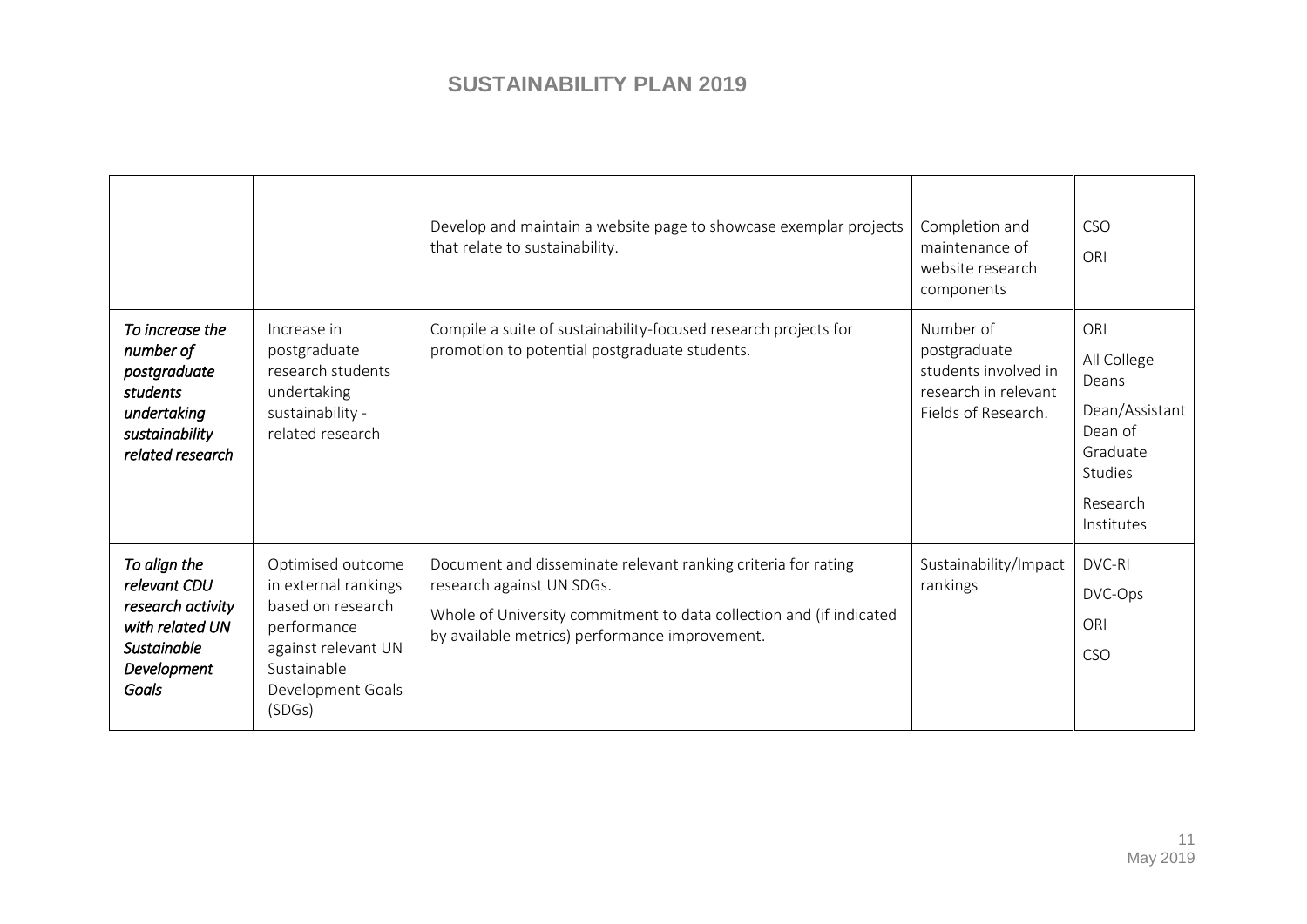### 4. FACILITIES AND OPERATIONS

#### *GOAL – To minimise CDU's impact on the environment and increase the environmental and social value of CDU's physical and biological assets.*

In the Northern Territory CDU operates in one of the most unique and diverse landscapes in the world. This can present challenges and opportunities for our facilities and operations in relation to sustainability.

In the NT CDU occupies over 170 buildings and related infrastructure totalling over 132,000m<sup>2</sup> Gross Floor Area (GFA), distributed across five campuses and three learning centres from Darwin to Alice Springs. In addition to traditional campus delivery centres, we maintain a large pastoral land holding at Katherine Rural Campus for the purposes of rural industry training and deliver to over 100 remote communities in the Northern Territory, on a drive in-drive out basis. We also run learning centres in Cairns, Sydney, Melbourne and Adelaide.

In addition, NT climates can be extreme, with year-round hot temperatures in the north requiring constant cooling of offices and laboratories, and desert climates in the south, which range from above 40 to below zero Celsius, requiring both cooling and heating. This extreme climate, including cyclones and monsoonal weather patterns in the north, has consequences for energy use and for infrastructure maintenance compared with southern parts of Australia.

Our location in such a remote part of Australia can also have consequences for sustainability in relation to travel and procurement of equipment and services, due to distance from supply chains. University procurement processes can be a powerful tool in achieving sustainability, and CDU's Procurement Guidelines already promote the principle of Environmental Protection - adopting practices to promote and protect the environment and minimise environmental harm, including giving due consideration to energy efficiency and sustainability of new purchases. We will further strengthen our procurement processes to improve sustainability while acknowledging the challenges of our location and economies of scale.

We will make consideration of sustainability a priority in our campus infrastructure design, construction and refurbishment so that energy and water use is minimised through innovative design and technology and our campus footprint is minimised by efficient and effective use of both land and space. We will continue to explore opportunities to reduce carbon emissions and environmental impact through initiatives such as continuous upgrading of the vehicle fleet to lower emissions and in utilisation of renewable power, particularly solar.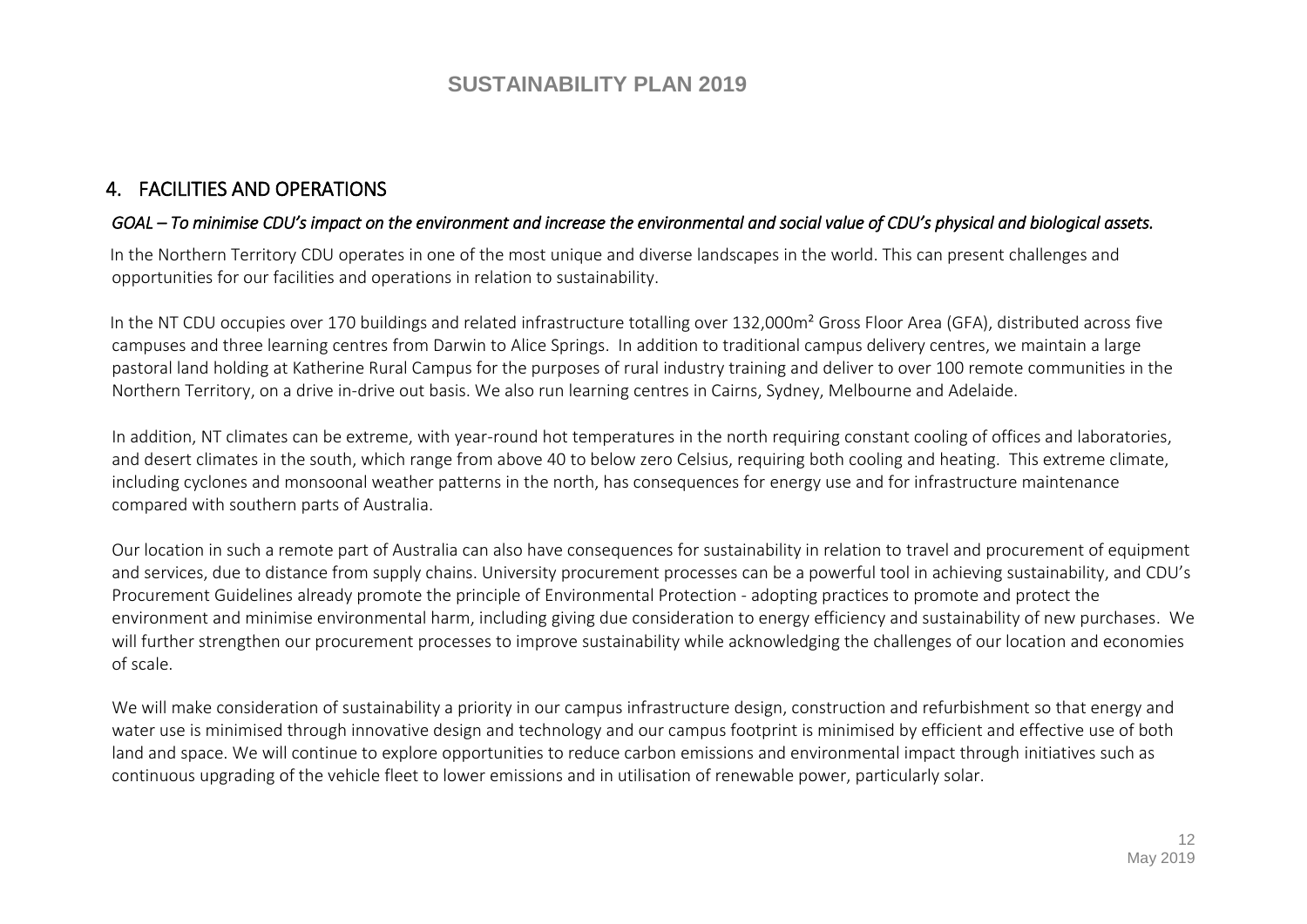Sustainability will also feature in decisions around land management of CDU campuses, including landscaping and conservation.

### PLAN

 $\overline{a}$ 

| Objective                                                                                                                                                                                                                                                                                                                                                                            | Target                                                                                | Action                                                                                                                                                                                                                                                                                                                                                                                                             | Performance<br><b>Indicators</b>                                                                                                                                                                                 | Portfolio                           |
|--------------------------------------------------------------------------------------------------------------------------------------------------------------------------------------------------------------------------------------------------------------------------------------------------------------------------------------------------------------------------------------|---------------------------------------------------------------------------------------|--------------------------------------------------------------------------------------------------------------------------------------------------------------------------------------------------------------------------------------------------------------------------------------------------------------------------------------------------------------------------------------------------------------------|------------------------------------------------------------------------------------------------------------------------------------------------------------------------------------------------------------------|-------------------------------------|
| To reduce<br>renewable energy<br>greenhouse gas<br>emissions in line<br>with UN IPC $C^3$<br>5% compared with<br>recommendations<br>through<br>2016<br>continued<br>Increase use of<br>reductions in<br>renewable energy<br>energy<br>to at least 10% of<br>consumption and<br>all NT campus<br>increased<br>energy<br>production of<br>requirements by<br>renewable energy<br>2020. | Reduce overall non-<br>use at NT campuses<br>by 2020 by at least                      | Conduct an ASHRAE (American Society of Heating, Refrigerating and<br>Air-Conditioning Engineers) level 2 audit of energy and water<br>consumption at CDU's major campuses in Darwin and Alice Springs to<br>establish a baseline for improvement.                                                                                                                                                                  | Audit completed                                                                                                                                                                                                  | DCV Ops<br><b>OFM</b><br><b>CSO</b> |
|                                                                                                                                                                                                                                                                                                                                                                                      | All new buildings to<br>incorporate state of<br>the art energy<br>efficiency measures | Develop a Campus Master Plan that:<br>Ensures all new and refitted buildings on CDU campuses meet<br>best practice design standards for sustainability and energy<br>efficiency;<br>Mandates investigation of the need for any new infrastructure<br>within the context of overall optimal campus space utilisation, in<br>line with Tertiary Education Facilities Management Association<br>and/or best practice; | Annual comparative<br>energy consumption<br>levels per m2 GFA.<br>Level to which CDU<br>infrastructure and<br>equipment comply<br>with national<br>standards for energy<br>efficiency and<br>sustainable design. | DVC Ops<br><b>OFM</b>               |
|                                                                                                                                                                                                                                                                                                                                                                                      |                                                                                       | Develop an Energy Management Policy and Action Plan to<br>progressively improve energy use efficiencies by initiatives such as:                                                                                                                                                                                                                                                                                    | Completed Energy<br>Management Policy.                                                                                                                                                                           | DVC Ops                             |

<sup>&</sup>lt;sup>3</sup> United Nations Intergovernmental Panel on Climate Change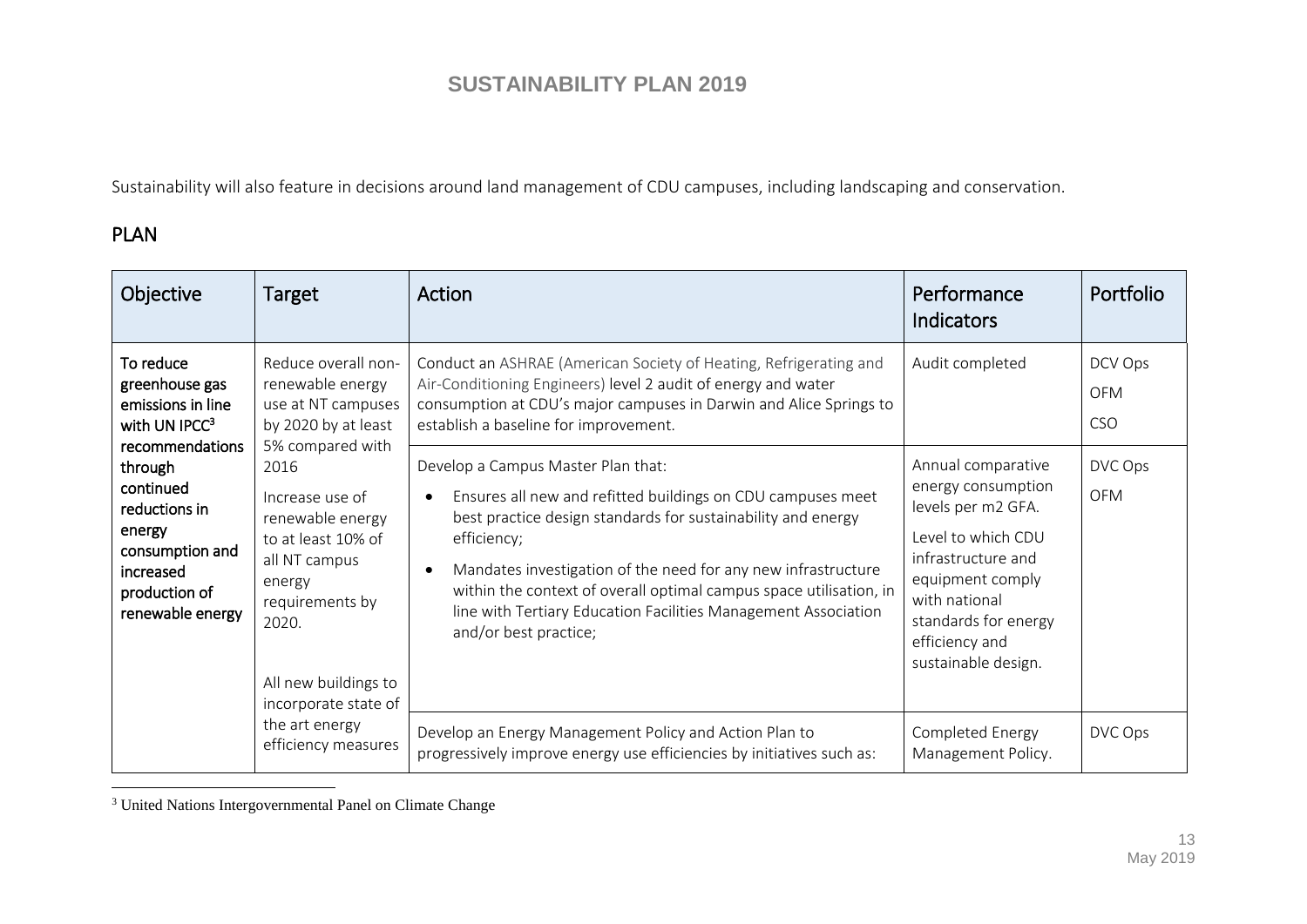|                                                                                              | and rooftop solar<br>photovoltaics.                                                                     | Progressively increasing utilisation of energy from renewable<br>resources such as solar power;<br>Introducing innovative technologies for power saving such as<br>low energy use and automatic lighting<br>Effective monitoring and feedback (eg smart meters) of<br>achievement in energy consumption reduction to staff and<br>students to reinforce and reward behavioural change to reduce<br>energy consumption | Completed Energy<br>Management Action<br>Plan.<br>Quarterly monitoring<br>and reporting to staff<br>on energy<br>consumption levels.<br>Percentage<br>contribution of<br>renewable energy to<br>overall consumption. | <b>OFM</b>            |
|----------------------------------------------------------------------------------------------|---------------------------------------------------------------------------------------------------------|-----------------------------------------------------------------------------------------------------------------------------------------------------------------------------------------------------------------------------------------------------------------------------------------------------------------------------------------------------------------------------------------------------------------------|----------------------------------------------------------------------------------------------------------------------------------------------------------------------------------------------------------------------|-----------------------|
|                                                                                              |                                                                                                         | Ensure that any new leased CDU premises meet commonwealth<br>standards and best practice for energy efficiency                                                                                                                                                                                                                                                                                                        | Energy efficiency<br>attributes of leased<br>premises.                                                                                                                                                               | DVC Ops<br><b>OFM</b> |
| To reduce<br>greenhouse gas<br>emissions<br>resulting from<br>staff and student<br>transport | Reduced emissions<br>and fuel<br>consumption from<br>University fleet<br>vehicles                       | Develop a Fleet Action Plan for progressive upgrade of University<br>vehicles to minimise emissions and fuel consumption with all<br>vehicles selected for fuel efficiency and performance including hybrid<br>and electric vehicles                                                                                                                                                                                  | Completed Fleet<br>Action Plan.<br>Annual reports on<br>average fleet fuel<br>consumption                                                                                                                            | <b>OFM</b>            |
|                                                                                              | Environmental<br>impacts of CDU<br>staff air travel<br>minimised through<br>purchased carbon<br>offsets | Authorise all staff and Corporate Travel providers to include<br>purchased carbon offsets when undertaking essential air travel with<br>aim of having 100% of University air travel to include purchased<br>carbon offsets by 2020                                                                                                                                                                                    | Percentage of staff air<br>travel including<br>purchased carbon<br>offsets.                                                                                                                                          | DVC Ops               |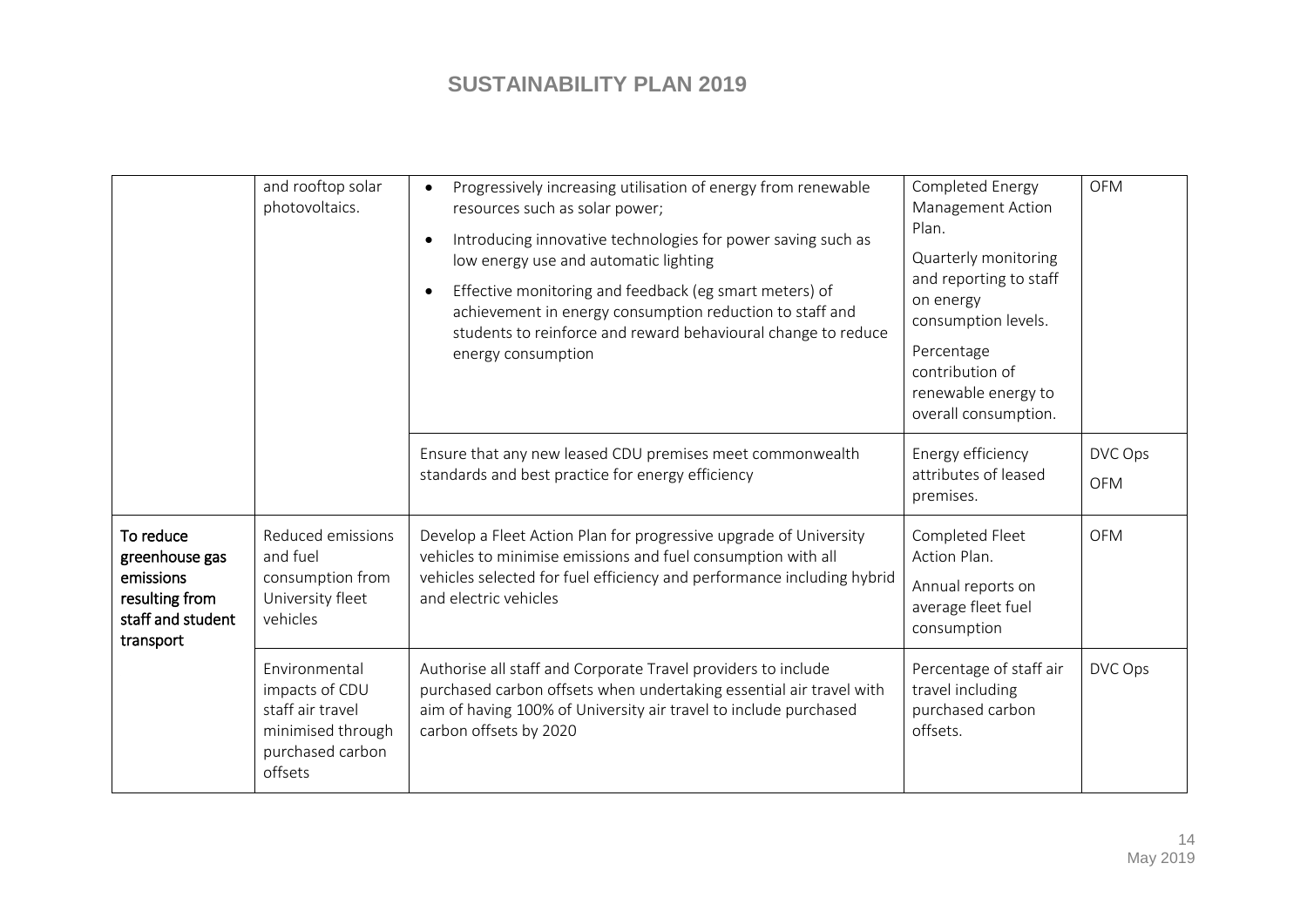|                                                                   | Increased numbers<br>of staff and<br>students using<br>electric vehicles to<br>travel to CDU<br>campuses | Provide on campus electric car charging stations powered by<br>renewable energy for staff and student private use.                                                                                                                                                                                                                                                                                                                                                                                                                                                             | Number of staff and<br>visitors utilising electric<br>car charging stations at<br>CDU    | <b>OFM</b>                                                |
|-------------------------------------------------------------------|----------------------------------------------------------------------------------------------------------|--------------------------------------------------------------------------------------------------------------------------------------------------------------------------------------------------------------------------------------------------------------------------------------------------------------------------------------------------------------------------------------------------------------------------------------------------------------------------------------------------------------------------------------------------------------------------------|------------------------------------------------------------------------------------------|-----------------------------------------------------------|
|                                                                   | Increased use of<br>bicycles to<br>commute to CDU<br>campuses                                            | Increase use of bicycles for commuting to CDU campuses by:<br>Improving access to secure bicycle parking and facilities such as<br>$\bullet$<br>showers and change rooms for bicycle users<br>Improving campus bicycle path networks and on campus bicycle<br>use policy to minimise risks for pedestrians, cyclists and<br>motorists.<br>Promoting bicycle use through web communications on<br>$\bullet$<br>environmental and personal benefits of bicycle use, and events<br>such as ride to work days.<br>Monitoring bicycle use through annual staff and student surveys. | Number of staff and<br>students riding to CDU<br>campuses.                               | <b>OFM</b><br>CSO<br>Enviro<br>Collective<br><b>CDUSA</b> |
| To minimise CDU<br>environmental<br>impact through<br>procurement | Stronger<br>procurement<br>processes to<br>minimise<br>environmental<br>impacts of CDU<br>operations     | Strengthen the CDU Whole of Life Strategic Procurement Cycle to<br>emphasise sustainability, fair trade and minimisation of<br>environmental impact through procurement of equipment,<br>consumables and infrastructure including:<br>Development of specific environmental assessment criteria for<br>procurement;<br>Mandating a percentage weighting on the procurement<br>environmental assessment criteria;                                                                                                                                                               | Procurement tenders<br>and contracts meeting<br>environmental<br>sustainability criteria | <b>OSPS</b>                                               |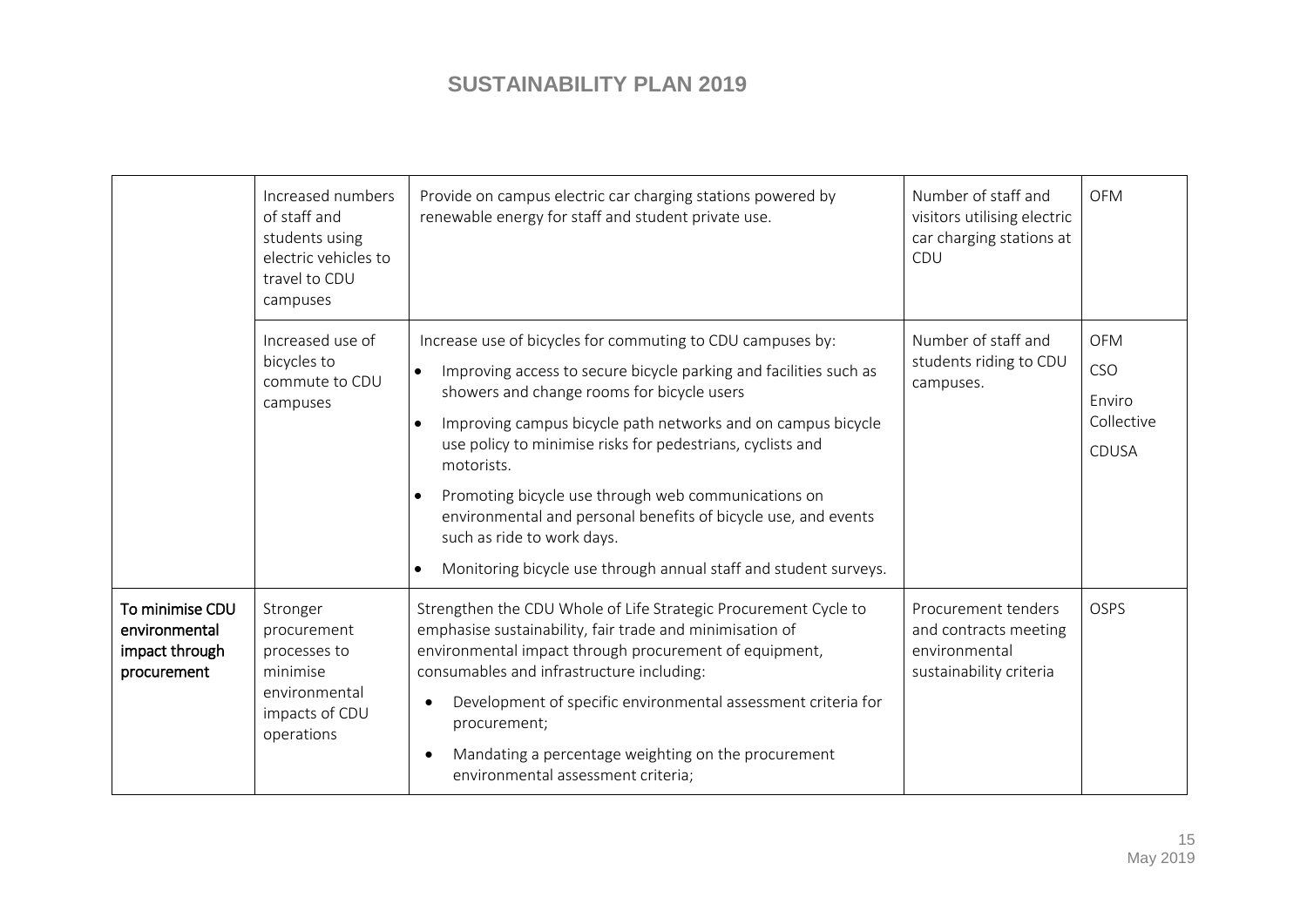|                                                                           |                                                                                                        | Development and implementation of standard terms and<br>conditions relating to environmental sustainability within CDU<br>contracts.                                                                                                                                                                               |                                                                                          |                          |
|---------------------------------------------------------------------------|--------------------------------------------------------------------------------------------------------|--------------------------------------------------------------------------------------------------------------------------------------------------------------------------------------------------------------------------------------------------------------------------------------------------------------------|------------------------------------------------------------------------------------------|--------------------------|
|                                                                           | 100% of paper used<br>by CDU to include<br>recycled content or<br>be from PEFC <sup>4</sup><br>sources | Issue a University -wide mandate on types of paper approved for<br>purchase and monitor procurement of paper on a quarterly basis to<br>ensure progress towards 100% target.                                                                                                                                       | Percentage of paper<br>procured annually<br>consumed from<br>recycled or PEFC<br>sources | <b>OSPS</b>              |
| To reduce<br>environmental<br>impact through<br>waste<br>minimisation and | Reduce total<br>volume of CDU<br>waste to landfill in<br>2020 by 20%<br>compared with<br>2015          | Establish a baseline and monitor all waste streams and develop<br>policies and education programs to encourage waste minimisation,<br>reduced consumption, increased recycling and reuse where<br>appropriate, including appointing recycling champions in each work<br>area to encourage and monitor performance. | Annual volumes of<br>waste to landfill.                                                  | <b>OFM</b><br><b>CSO</b> |
| recycling                                                                 |                                                                                                        | Install sufficient water fountains at all campuses to reduce<br>commercial water bottle waste.                                                                                                                                                                                                                     | Annual volumes of<br>beverage containers                                                 | <b>OFM</b>               |
|                                                                           |                                                                                                        | Effect behavioural change of staff and students through University-<br>wide recycling policy, education programs and effective monitoring<br>of and feedback on recycling success                                                                                                                                  | Annual volumes of<br>waste recycled.                                                     | CSO                      |
|                                                                           |                                                                                                        | Install waste recycling repositories for paper, plastic and aluminium<br>throughout CDU campuses and learning centres and implement<br>relevant processes and procedures for efficient operation.                                                                                                                  | Recycling repositories<br>in place across all<br>campuses and centres                    | <b>OFM</b><br><b>CSO</b> |

 $\overline{a}$ 

<sup>&</sup>lt;sup>4</sup> Program for the Endorsement of Forest Certification.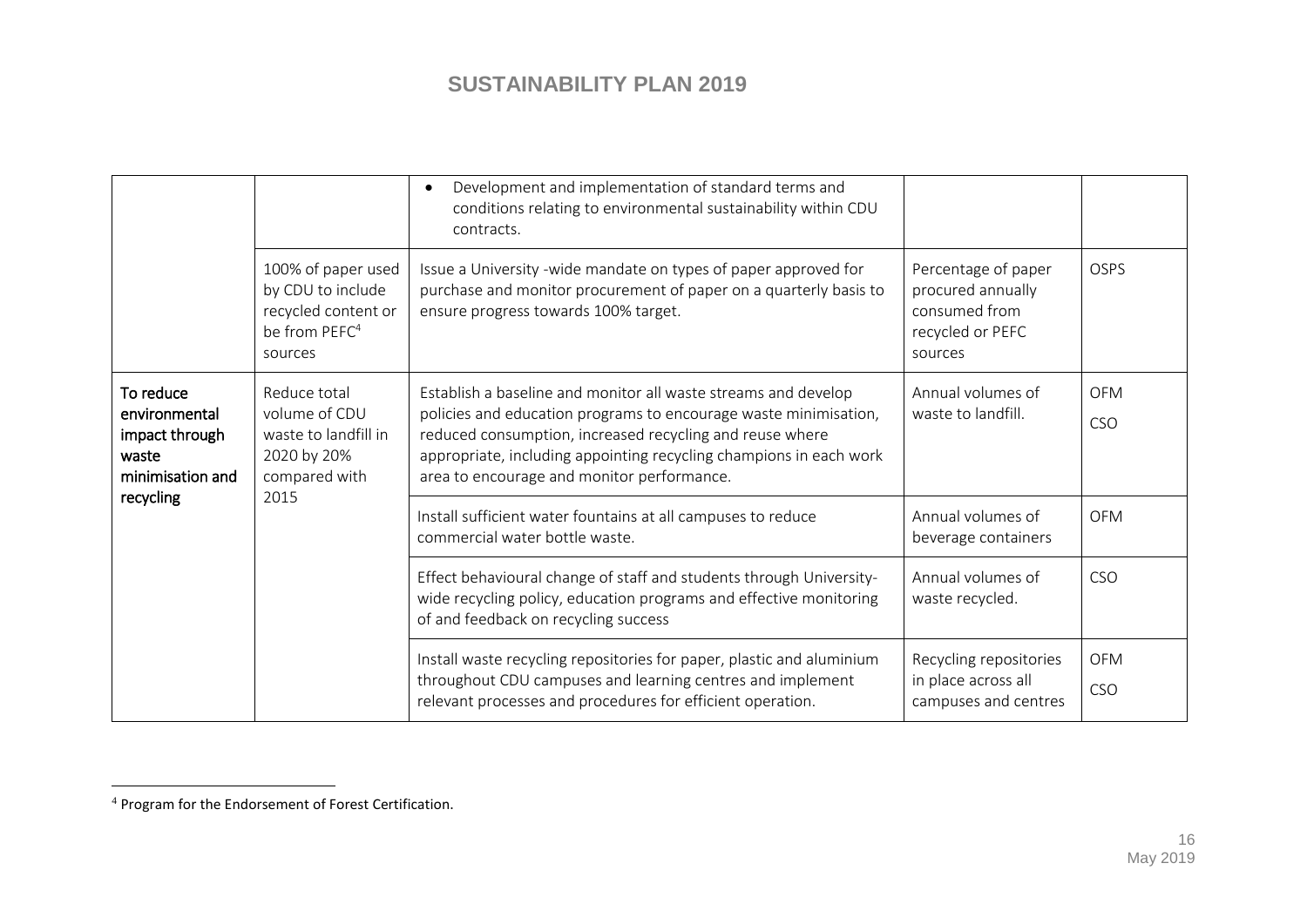|                                                                                                               |                                                                                                                | Set up a centralised recycling facility for second-hand University<br>furniture and equipment.                                                                                                                                                                                                                                                                                                                    | Turnover of used<br>furniture and<br>equipment                          | <b>OFM</b><br><b>CSO</b>  |
|---------------------------------------------------------------------------------------------------------------|----------------------------------------------------------------------------------------------------------------|-------------------------------------------------------------------------------------------------------------------------------------------------------------------------------------------------------------------------------------------------------------------------------------------------------------------------------------------------------------------------------------------------------------------|-------------------------------------------------------------------------|---------------------------|
|                                                                                                               | By 2020 reduce<br>total CDU paper<br>consumption by<br>25% compared with<br>2015                               | Establish a baseline and develop an Action Plan to reduce overall<br>paper consumption through initiatives such as:<br>Implementing centralised print management to control and<br>report on printing levels<br>Encouraging behavioural change in staff and students to reduce<br>printing and paper consumption such as greater use of<br>technology such as ipads and electronic information sharing<br>systems | Annual volumes of<br>paper consumption.                                 | <b>ITMS</b><br><b>CSO</b> |
| To reduce<br>greenhouse gas<br>emissions and<br>enhance carbon<br>sequestration<br>through land<br>management | Reduce annual<br>incidence of<br>wildfires at<br>Katherine Rural<br>Campus                                     | Maintain effective firebreaks at KRC, minimise weed infestations that<br>may affect fire intensity and implement a controlled burning<br>program to manage pastures through mosaic early dry season<br>burning.                                                                                                                                                                                                   | Annual number of<br>wildfires at KRC and %<br>of late dry season fires. | <b>OFM</b><br><b>VET</b>  |
|                                                                                                               | Increased carbon<br>sequestration on<br>CDU properties<br>through planting<br>and maintenance of<br>vegetation | Increase plantings of trees on CDU campuses and maintain existing<br>vegetation in order to enhance carbon sequestration. Where trees<br>must be removed for development, ensure they are replaced with<br>appropriate species at a rate of two trees for every one removed.                                                                                                                                      | Number of new trees<br>planted annually                                 | <b>OFM</b><br><b>CSO</b>  |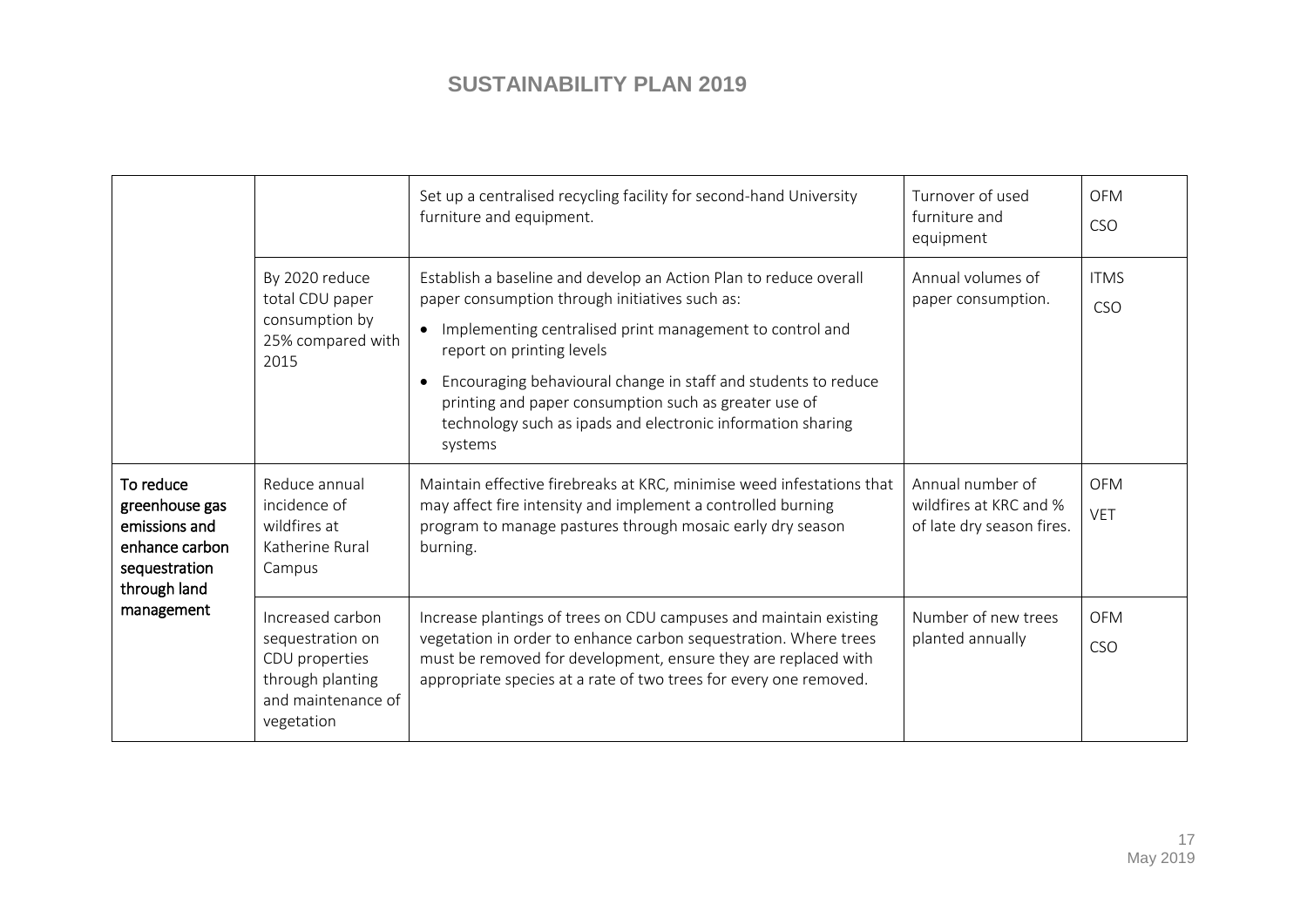| To reduce overall<br>water<br>consumption<br>across all<br>campuses            | By 2020 reduce<br>overall water<br>consumption by<br>20% compared with<br>2015               | Reduce water consumption through the following actions:<br>Establish a water use baseline<br>Monitor and maintain automatic campus garden reticulation<br>$\bullet$<br>systems to minimise water use and wastage.<br>Preferentially use native and other plants with lower water<br>$\bullet$<br>requirements in new and upgraded campus landscaping<br>projects.<br>Monitor water use related to infrastructure (eg air conditioning,<br>kitchens, and bathrooms) and install water saving devices<br>and/or encourage behavioural change through education to<br>reduce water use.<br>Increase water reuse and recycling through design in new | Annual water<br>consumption              | <b>OFM</b><br><b>CSO</b> |
|--------------------------------------------------------------------------------|----------------------------------------------------------------------------------------------|--------------------------------------------------------------------------------------------------------------------------------------------------------------------------------------------------------------------------------------------------------------------------------------------------------------------------------------------------------------------------------------------------------------------------------------------------------------------------------------------------------------------------------------------------------------------------------------------------------------------------------------------------|------------------------------------------|--------------------------|
| To improve<br>environmental<br>sustainability<br>through campus<br>landscaping | Increased<br>contribution of<br>campus<br>landscaping to CDU<br>sustainability<br>objectives | infrastructure and retrofitting in old infrastructure where<br>possible.<br>Campus Masterplans to include design of campus landscaping to:<br>Maximise shading;<br>Reduce water use;<br>$\bullet$<br>Protect and enhance wildlife habitat and wildlife use by<br>$\bullet$<br>minimising clearing of any native/existing vegetation and by<br>increased vegetation plantings utilising native plant species;<br>where trees must be removed for development, ensure they are<br>replaced elsewhere with appropriate species at a rate of two<br>trees for every one removed.<br>Improve campus amenity.                                          | Implementation of<br>Campus Masterplans. | <b>OFM</b>               |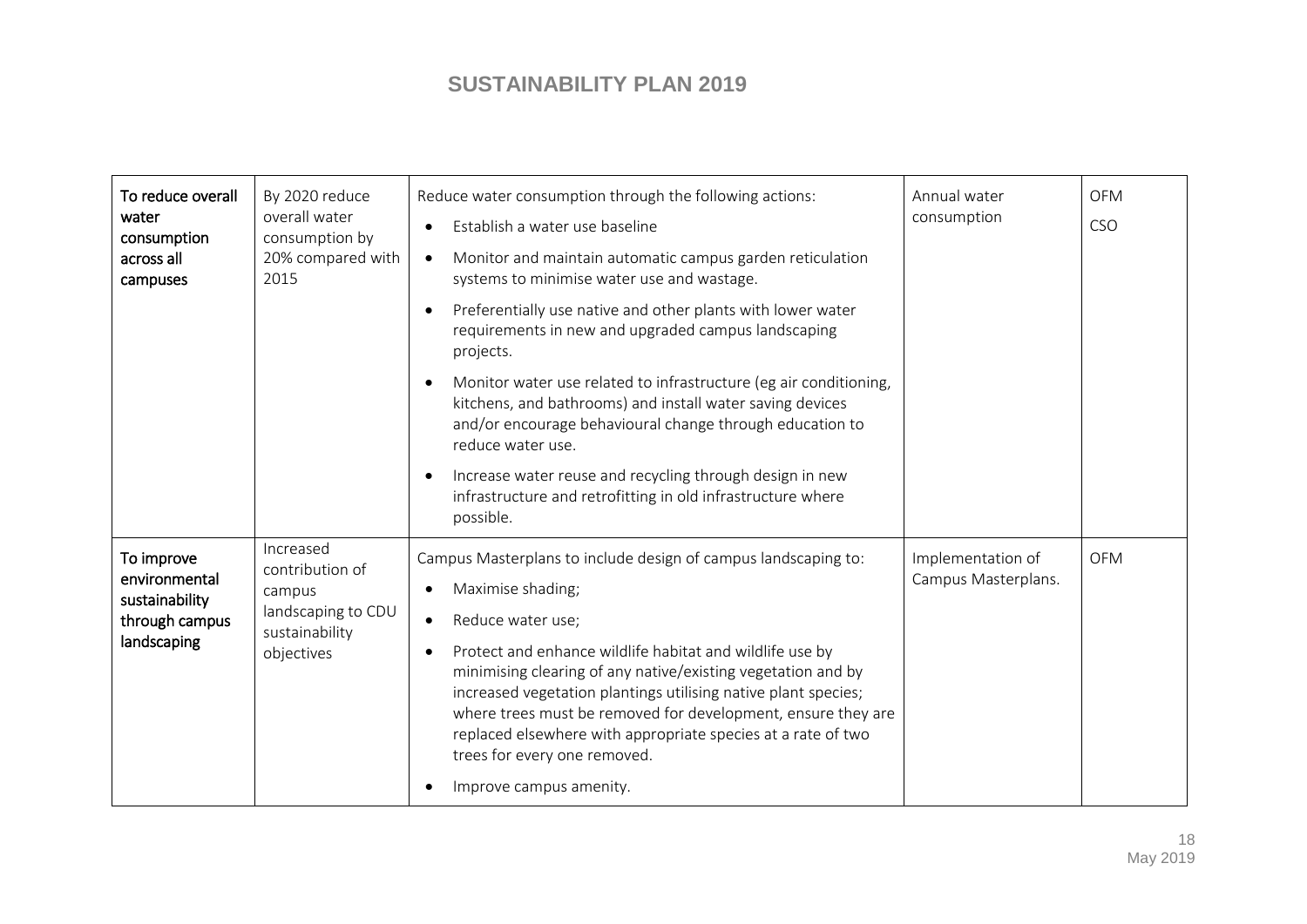| Conserve and<br>progressively<br>improve campus<br>biodiversity values           | All biodiversity<br>conservation areas<br>on CDU campuses<br>are identified and<br>appropriately<br>managed by 2020.              | Identify and document all existing and potential biodiversity<br>conservation areas on CDU campuses; develop and implement<br>appropriate management plans, to conserve, restore and improve<br>biodiversity values in these areas and include management of<br>campus conservation areas in relevant HE and VET teaching and<br>research programs. Where appropriate apply for external grants and<br>programs such as Land Care and Land for Wildlife to assist in<br>appropriate management of campus conservation areas. | Completion and<br>implementation of<br>biodiversity<br>management plans,<br>integrated with<br>campus development<br>and management<br>plans.          | <b>CSO</b><br><b>OFM</b><br><b>RIEL</b><br><b>VET CLM</b><br>and<br>Horticulture) |
|----------------------------------------------------------------------------------|-----------------------------------------------------------------------------------------------------------------------------------|------------------------------------------------------------------------------------------------------------------------------------------------------------------------------------------------------------------------------------------------------------------------------------------------------------------------------------------------------------------------------------------------------------------------------------------------------------------------------------------------------------------------------|--------------------------------------------------------------------------------------------------------------------------------------------------------|-----------------------------------------------------------------------------------|
|                                                                                  |                                                                                                                                   | Develop a process whereby any proposed clearing of native or other<br>vegetation on CDU campuses is first notified to and assessed by the<br>Sustainability Leadership Group, so that cross portfolio and, where<br>appropriate, community consideration is given to any decision to<br>clear campus vegetation                                                                                                                                                                                                              | All campus vegetation<br>clearing proposals first<br>vetted by the SLG                                                                                 | SLG<br><b>OFM</b>                                                                 |
| Recognise and<br>conserve sites of<br>Indigenous<br>heritage and<br>significance | All sites of<br>Indigenous heritage<br>and significance on<br>CDU campuses<br>identified and<br>appropriately<br>managed by 2020. | Identify and document all sites of Indigenous heritage and<br>significance on CDU campuses and develop an appropriate<br>management plan for conservation, education and interpretation.                                                                                                                                                                                                                                                                                                                                     | Completion and<br>implementation of an<br>Indigenous heritage<br>management plan,<br>integrated with<br>campus development<br>and management<br>plans. | <b>CSO</b><br><b>OFM</b><br>PVC-IL                                                |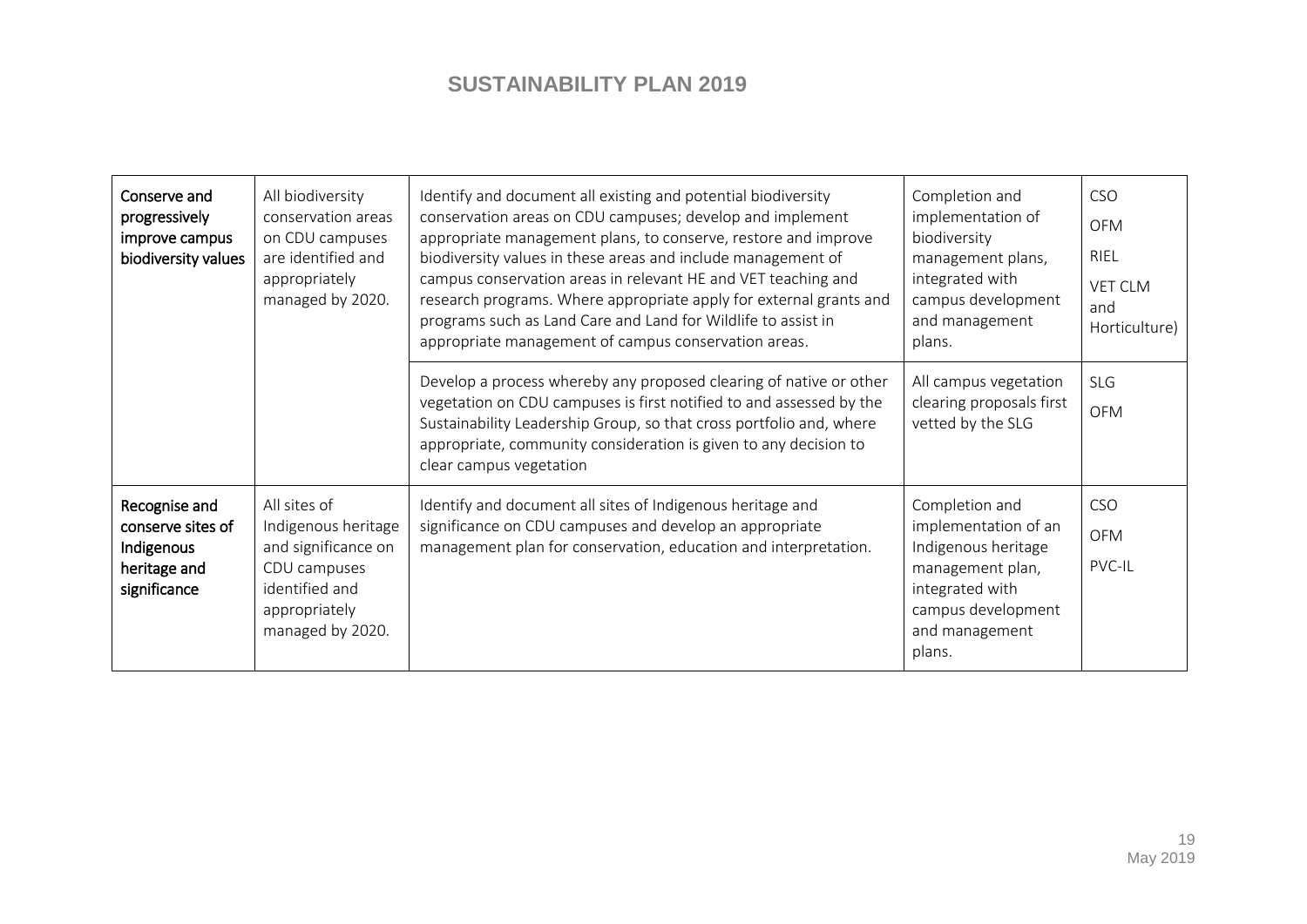### 5. COMMUNITY AND ENGAGEMENT

#### *GOAL – To create a model for sustainability and contribute to NT community sustainability initiatives*

CDU operates across widely dispersed campuses and in remote locations, but recognises that as an education provider we have a role to play in setting an example and a responsibility to engage with the broader community in achieving environmental sustainability. We will further develop our engagement with the community, Government and business related to environmental sustainability through our teaching, learning and research activities as well as through our more general community engagement activities.

### PLAN

| Objective                                                                                              | Target                                                                     | Action                                                                                                                                                                                                                                                    | Performance Indicator                                                                                | Portfolio                                     |
|--------------------------------------------------------------------------------------------------------|----------------------------------------------------------------------------|-----------------------------------------------------------------------------------------------------------------------------------------------------------------------------------------------------------------------------------------------------------|------------------------------------------------------------------------------------------------------|-----------------------------------------------|
| To establish CDU<br>campuses as<br>models and<br>community foci for<br>environmental<br>sustainability | Increased community<br>engagement in CDU<br>sustainability<br>initiatives. | Identify and promote opportunities for community and<br>business involvement in CDU sustainability initiatives and<br>vice versa including events, promotion of CDU Sustainability<br>website and initiatives like the Lakeside Drive Community<br>Garden | Number of sustainability<br>initiatives involving both CDU<br>and the community                      | <b>CSO</b><br>CDU-SA<br>Enviro-<br>Collective |
|                                                                                                        |                                                                            | Showcase on campus sustainability initiatives such as<br>renewable energy installations to the community through<br>special events and Open Days.                                                                                                         | Number of CDU sustainability<br>initiatives showcased to the<br>community                            | <b>CSO</b><br><b>OM</b><br><b>OMC</b>         |
|                                                                                                        |                                                                            | Monitor community sustainability initiatives and events and<br>provide information to staff and students through the CDU<br>Sustainability webpage. Support staff and students to<br>engage in community sustainability initiatives.                      | Participation by CDU staff and<br>students in community<br>sustainability initiatives and<br>events. | <b>CSO</b>                                    |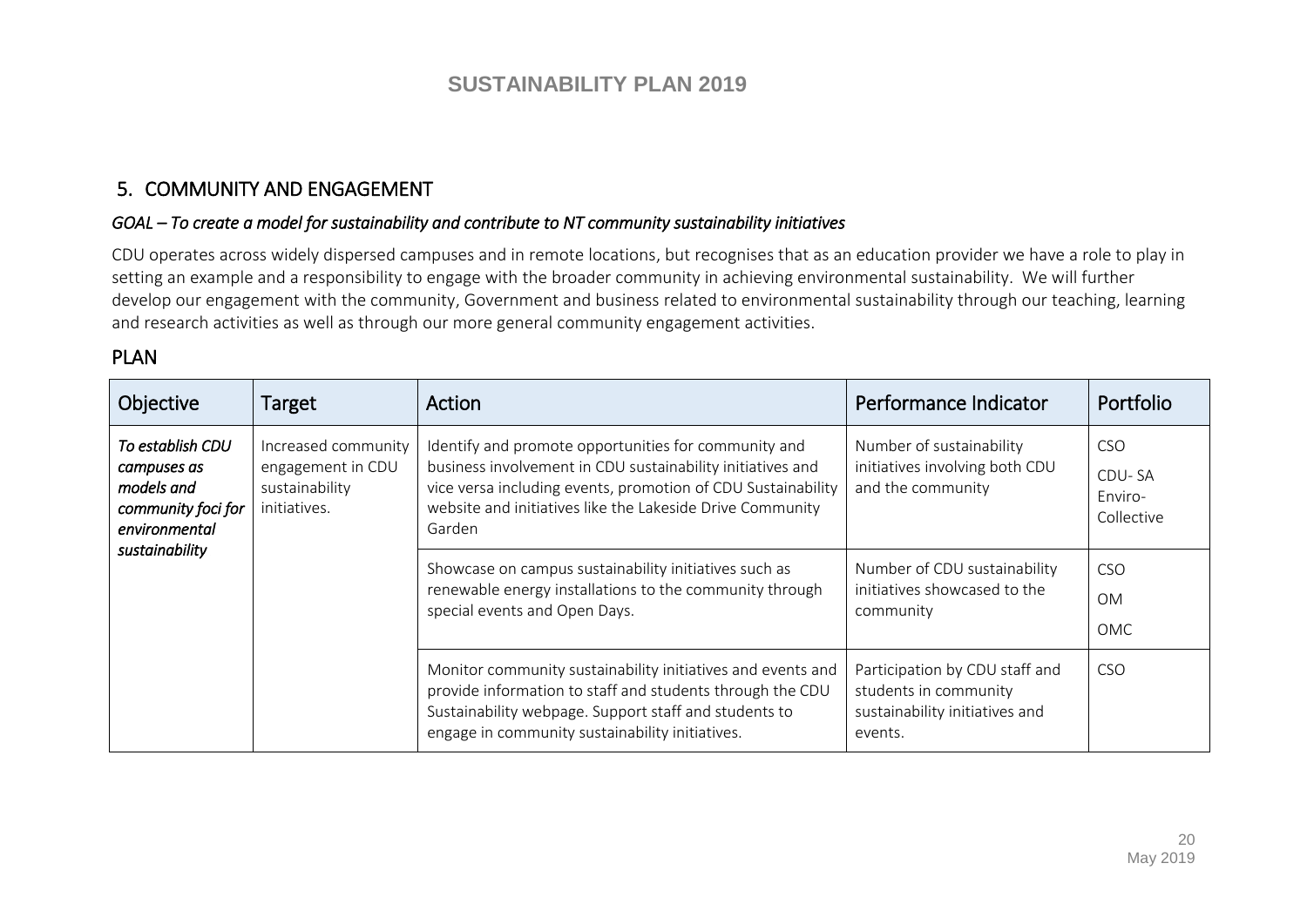|  | Increased CDU<br>engagement in<br>business and<br>community<br>sustainability<br>initiatives and issues | Initiate involvement in business and community<br>environmental sustainability initiatives such as through the<br>Centre for Renewable Energy's (CRE) - Energy User's Group<br>to assist major NT commercial and public energy users to<br>reduce their energy consumption, increase generation of<br>renewable energy and collaborate on joint projects. | Number of external energy<br>users accessing CDU expertise<br>on sustainability | <b>CSO</b><br>College EIE<br>ORI |
|--|---------------------------------------------------------------------------------------------------------|-----------------------------------------------------------------------------------------------------------------------------------------------------------------------------------------------------------------------------------------------------------------------------------------------------------------------------------------------------------|---------------------------------------------------------------------------------|----------------------------------|
|--|---------------------------------------------------------------------------------------------------------|-----------------------------------------------------------------------------------------------------------------------------------------------------------------------------------------------------------------------------------------------------------------------------------------------------------------------------------------------------------|---------------------------------------------------------------------------------|----------------------------------|